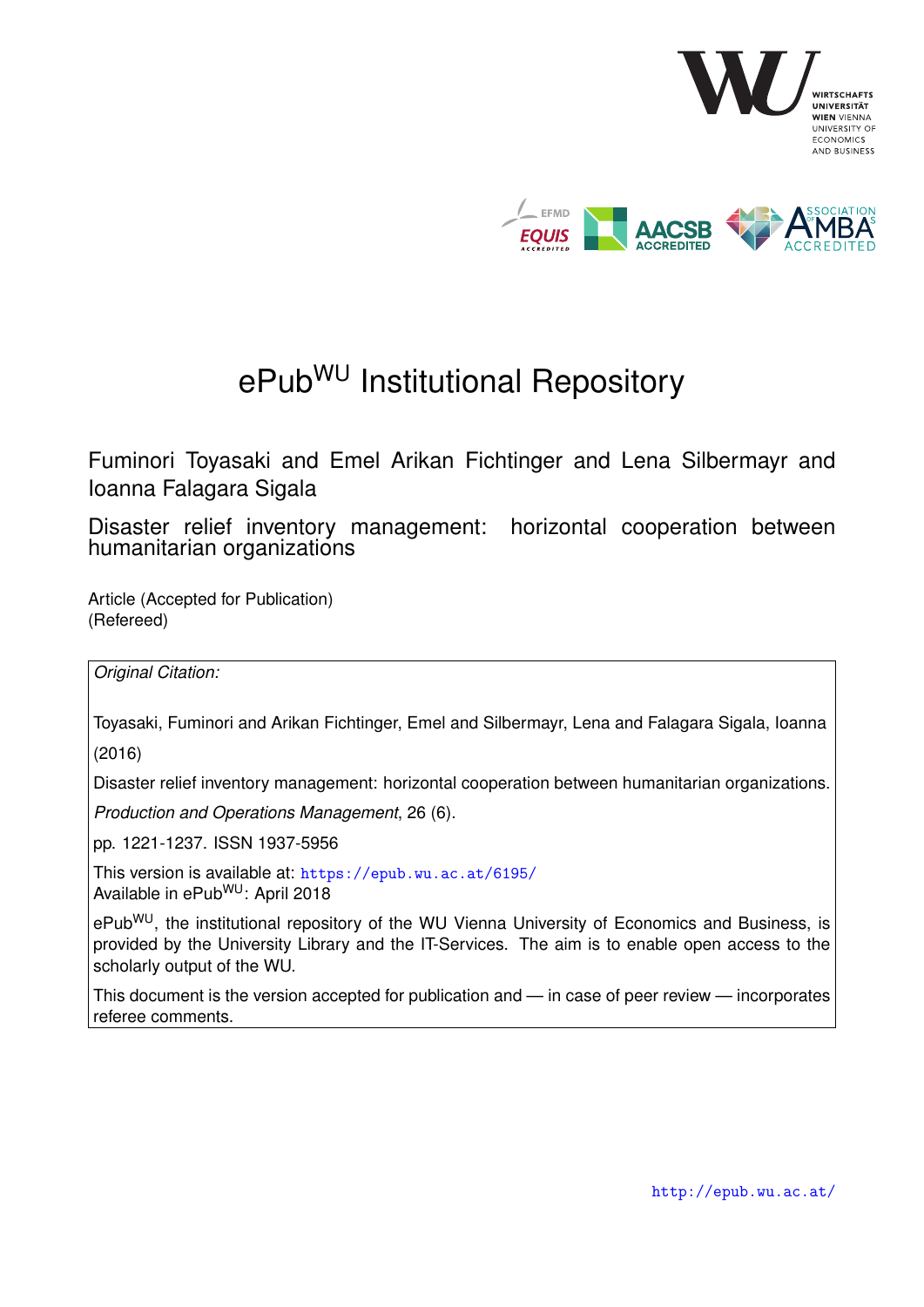# Disaster relief inventory management: horizontal cooperation between humanitarian organizations

Toyasaki Fuminori

Address: School of Administrative Studies, York University

4700 Keele St., Toronto, ON, Canada M3J 1P3

e-mail: toyasaki@yorku.ca; Tel: +1 416 736 2100 ext 20268; Fax: 416 736 5963

Arikan Emel

Department of Information Systems and Operations, Vienna University of Economics and

Business (WU),

Welthandelsplatz 1, 1020 Vienna, Austria

e-mail: emel.arikan@wu.ac.at; Tel: +43 1 31336 5625; Fax: +43 1 31336 905262

Silbermayr Lena

Department of Information Systems and Operations, Vienna University of Economics and

Business (WU),

Welthandelsplatz 1, 1020 Vienna, Austria

e-mail: lena.silbermayr@wu.ac.at; Tel: +43 1 31336 5262; Fax: +43 1 31336 905625

Ioanna Falagara Sigala

Institute for Supply Chain Management, Vienna University of Economics and Business (WU),

Welthandelsplatz 1, 1020 Vienna, Austria

e-mail: ioanna.falagara.sigala@wu.ac.at; Tel: +43 1 31336 4588; Fax: +43 1 31336 904588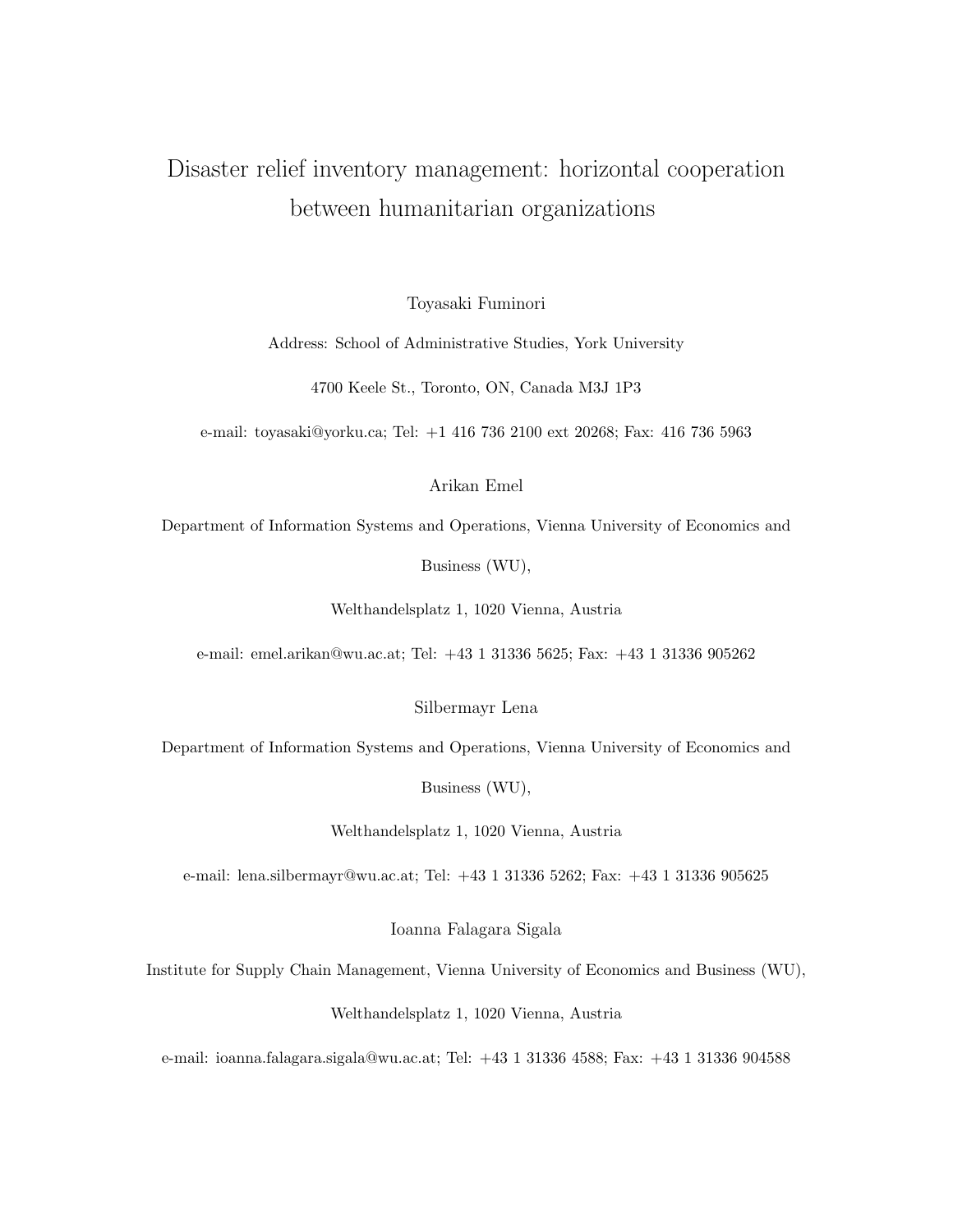# Disaster Relief Inventory Management: Horizontal Cooperation between Humanitarian Organizations

#### Abstract

Cooperation among humanitarian organizations has attracted increasing attention to enhance effectiveness and efficiency of relief supply chains. Our research focuses on horizontal cooperation in inventory management which is currently implemented in the United Nations Humanitarian Response Depot (UNHRD) network. The present work follows a two-step research approach, which involves collection of empirical data and quantitative modeling to examine and overcome the coordination challenges of the network. Our interviews with members of the network identified several managerial issues for sustainable cooperative inventory management that the UNHRD network pursues. Using a newsvendor model in the context of non-cooperative game theory, our research has explored member humanitarian organizations' incentive of joining the network, a coordination mechanism which achieves system optimality, and impacts of members' decisions about stock rationing. Our results indicate that behaviors of member HOs do not necessarily align with the UNHRD's expectation. Our results suggest that for system optimality a system coordinator should carefully assess the circumstances, including demand coefficient and stock rationing. Our research also proposes a policy priority for the first-best system optimal inventory management.

# Key Words: humanitarian operations, inventory sharing and rationing, pre-positioned stock management, newsvendor model, non-cooperative game theory

Received: April, 2015; Accepted: October 2016 by Shanthikumar J. after three revisions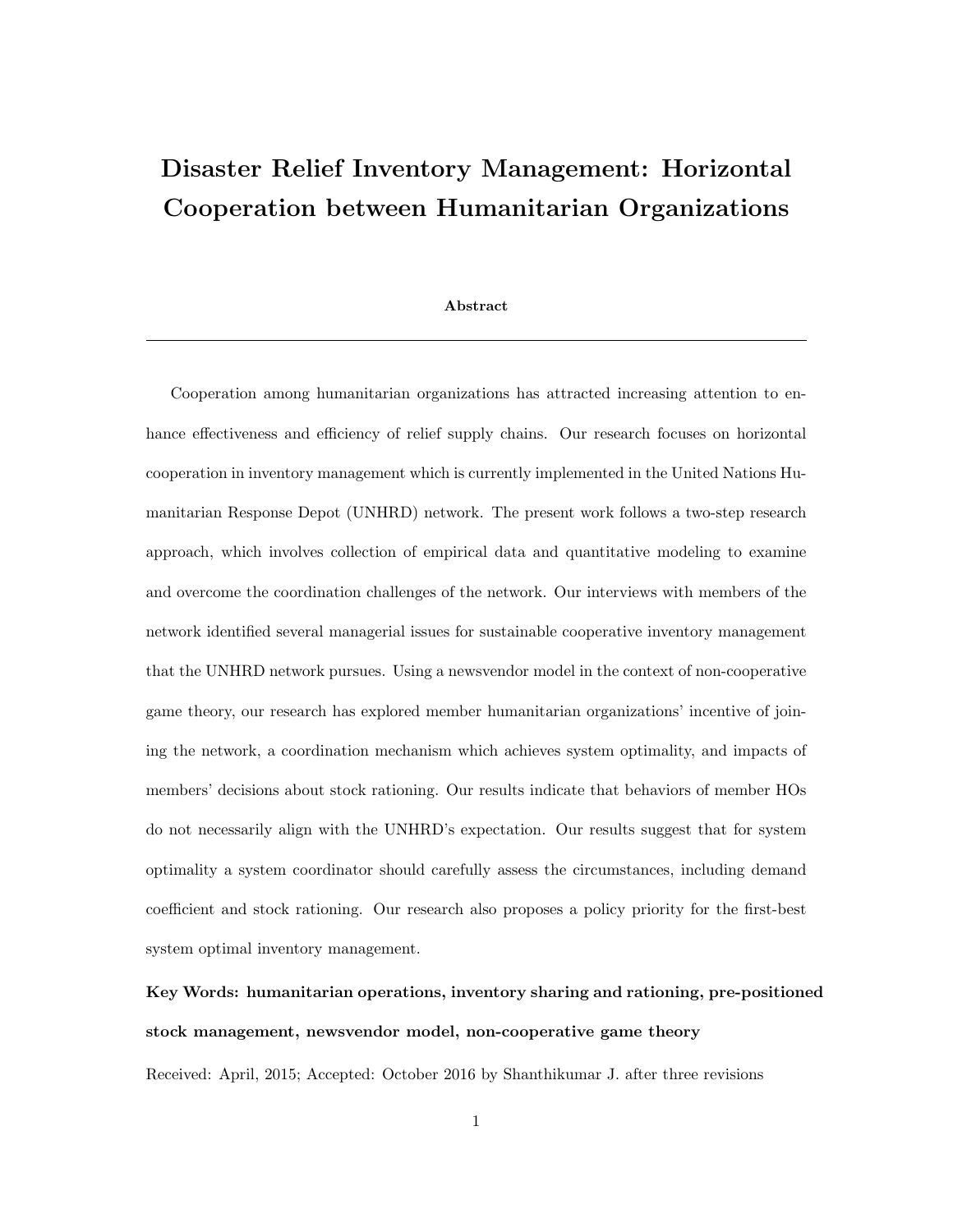### 1. Introduction

The increasing number and complexity of global disasters are calling for more efficient and effective logistics operations. Humanitarian and disaster operations rely heavily on logistics in uncertain, risky, and urgent contexts, which differ from commercial logistics (Gatignon et al., 2010; Kovács and Spens, 2007). In their attempt to mitigate these challenges to enhance the resilience of disaster relief operations, humanitarian organizations (HOs) are forming structures such as coordination bodies (Zhao et al., 2008). Most humanitarian logistics coordination mechanisms observed in reality take a horizontal cooperation style, which involves an umbrella agency acting as a logistics infrastructure provider on a non-profit basis (Balcik et al., 2010). Horizontal cooperation among HOs can be observed in fundraising, procurement, transportation, and stock storage. Current research on humanitarian and disaster logistics also acknowledges that horizontal cooperation among HOs could help enhance performances of relief supply chains (Van Wassenhove, 2006; Thomas and Kopczak, 2005; Schulz, 2009; Feng and Shanthinkumar, 2016).

However, research on horizontal cooperation in the disaster relief context is still in its infancy (Schulz and Blecken, 2010). This paper intends to address this research gap by focusing on horizontal logistics cooperation among HOs in inventory management, including lateral stock transshipment between HOs. This paper focuses on inventory management which is implemented in the United Nations Humanitarian Response Depot (UNHRD) network. The UNHRD managed by World Food Program (WFP) is a network of depots in strategic locations around the world which stores, manages and transports emergency relief items on behalf of HOs that are members of this network mainly free of charge. Unlike private sectors' horizontal cooperation in their stock management, humanitarian sectors' lateral stock transshipment is performed on a borrowing and loaning scheme without generating additional monetary transfer between HOs, that is, non-profitable stock transshipment. Little attention has been paid to explore lateral stock transshipment on a non-profit basis although many studies about the counterpart on a for-profit basis have been conducted. To gain insights regarding practical issues and empirical data, we conducted interviews with the UNHRD and seven member HOs as well as several non-member HOs before we develop analytical models.

Our interviews disclose perception gaps about the network operations between the UNHRD and HOs. Responding to the tight budget constraint, the UNHRD is seeking to minimize system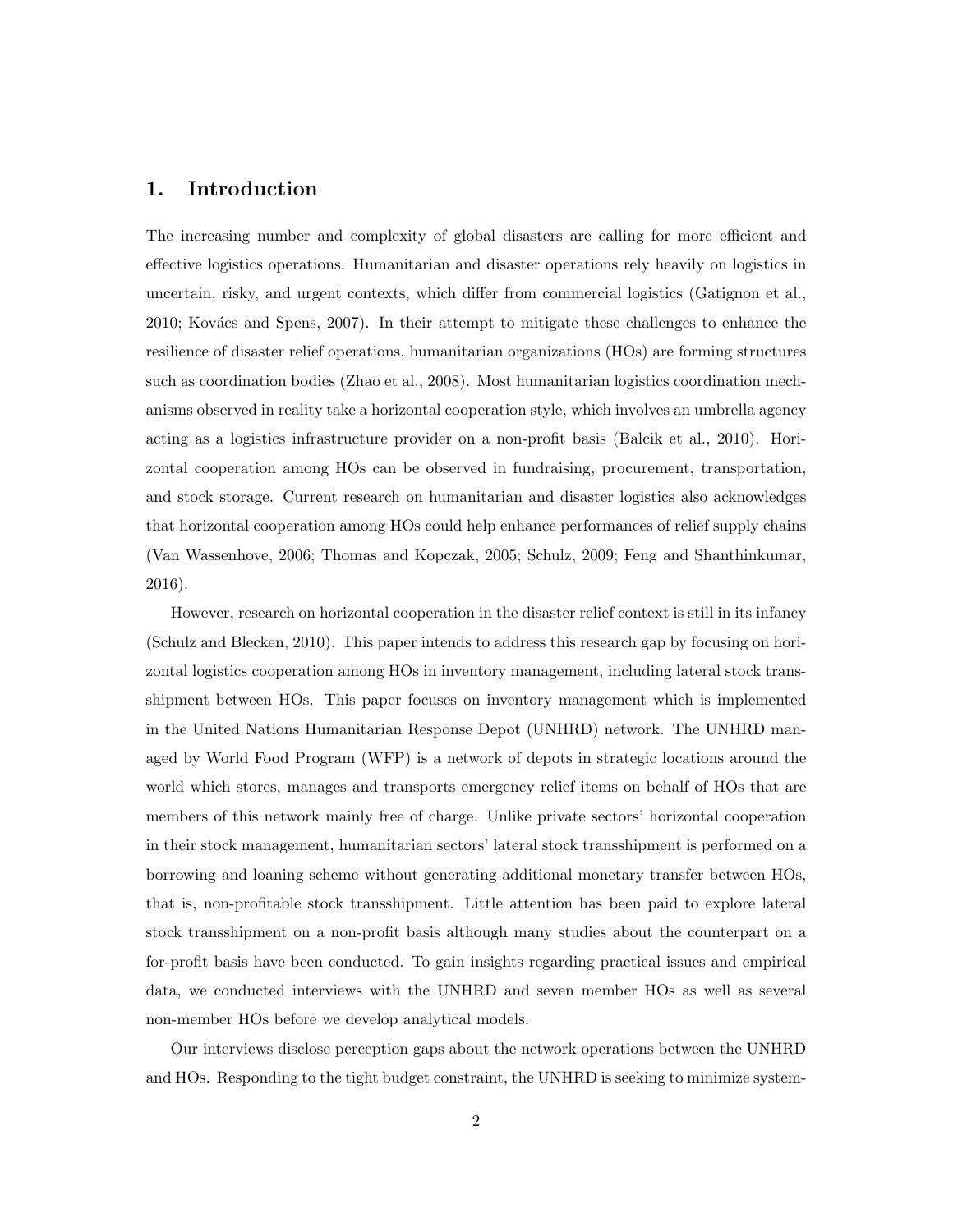wide costs, which is referred to as *system optimality* in our paper. Currently, the UNHRD expects further growth of stock transshipment between member HOs. Although interviewed member HOs value services provided by the UNHRD network, the degrees of their involvement into the UNHRD network differ depending on member HOs because of several impediments, including long lead times and tendering processes as well as lack of traceability of the UNHRD. Some member HOs are considering leaving the network or significantly reducing stocks stored in warehouses of the UNHRD while exploiting benefits from the network. In our paper, a member HO which stores its stocks in a warehouse of the UNHRD and thus can loan them is referred to as a *fully-participating* member HO; and a member HO which does not store its stocks in a warehouse of the UNHRD and thus cannot loan them is referred to as a *partially-participating* member HO. To identify key factors that achieve system optimality of the UNHRD network, our research proposes introducing a *premium fee* for member HOs' usage of backups stocks. Our second interviews with the UNHRD also confirm potential applicability of the premium in the system. Based on results of our interviews, we develop quantitative models to answer the following research questions:

- *•* What are the members' incentives to join the network?
- What are the effects of introducing the premium fee on member HOs? Can the premium be used as a coordination mechanism which achieves system optimality?
- What are the impacts of members' decisions about the ratio of stocks allocated between UNHRD's warehouses and members' own warehouses?

To answer these research questions, we have developed models under newsvendor settings with backup stocks and stock transshipment among UNHRD members in the context of noncooperative game theory. Following insights of a series of interviews, our models cover three options that member HOs face for managing their decentralized inventory systems: (1) being fully in the UNHRD network; (2) staying partially in the network; and (3) staying completely out of the network. As a benchmark setting, a model of a centrally coordinated system which achieves system optimality is also developed in this paper. Then, numerical simulations have been conducted to estimate the optimal expected inventory cost. Our analytical and numerical results indicate that a premium on usage of the UNHRD's backup stocks would allow the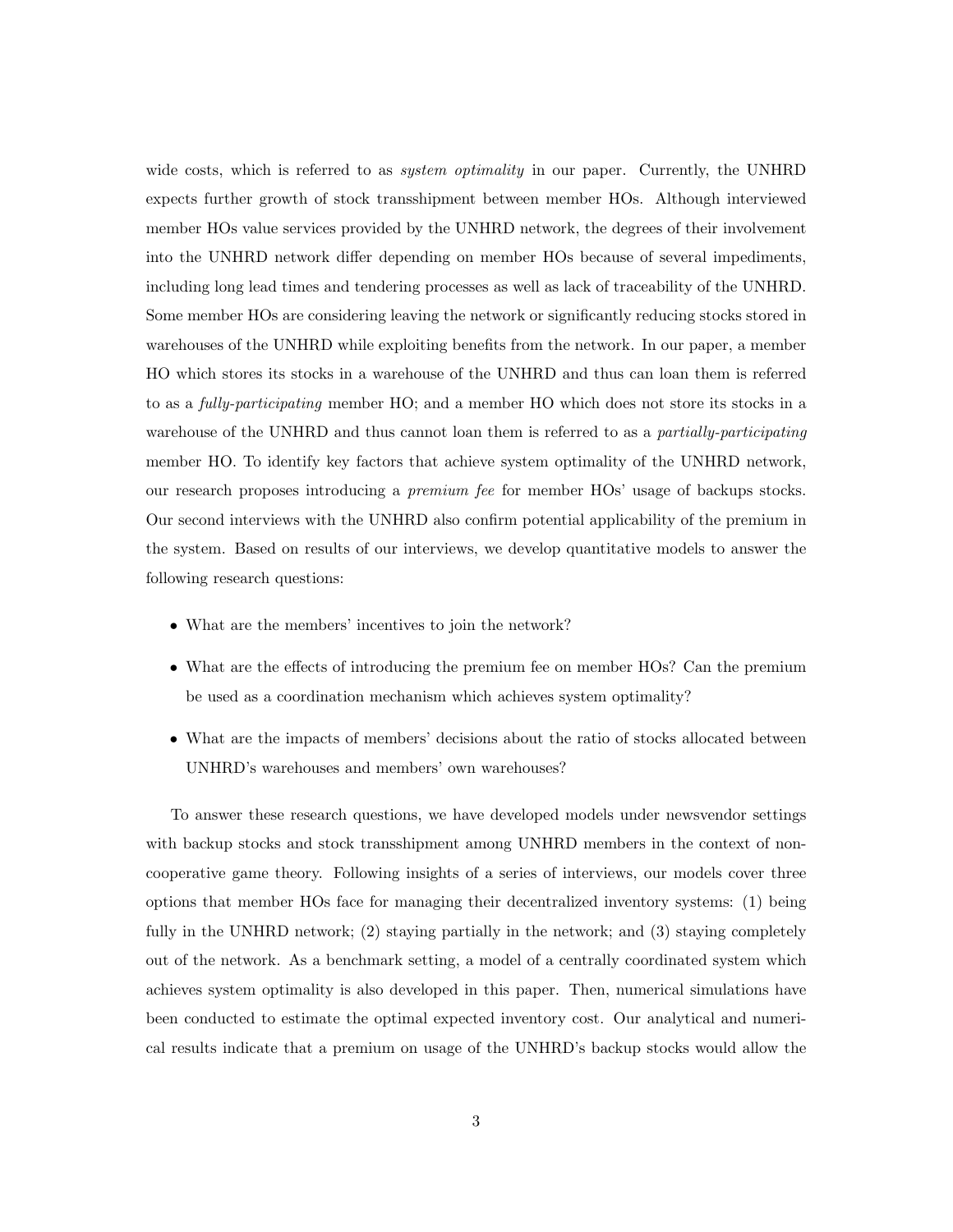network to achieve system optimality. However, our results also suggest that prior to implementing the premium charge the UNHRD should resolve impediments which induce member HOs' partially-participating behavior if it pursues the first-best system optimality. Otherwise, partially-participating member HOs would enjoy a lower expected inventory cost than loaning member HOs after the premium charge is being implemented, which could increase the number of partially-participating member HOs and eventually may compromise the functioning of the stock transshipment. Developing an extended model with more than two member HOs, we have also confirmed that the general trend of the results are robust with respect to the number of HOs.

Following the introduction, section 2 describes a brief literature review related to our research. In section 3, the structure and services of the UNHRD network as well as major findings from our interviews are presented. Assuming that two HOs are in the network, section 4 describes our inventory models and analytical results. Following a setting with two HOs in the network, section 5 explains the results of our numerical simulations as well as data used. To verify the robustness of results in the previous sections with respect to the number of member HOs, section 6 explains results of numerical simulations based on an extended model with more than two member HOs. Section 7 presents conclusions which focus on managerial recommendations and future research avenues of this research.

# 2. Literature review

The research presented in this paper considers horizontal cooperation and inventory management of HOs. This section reviews the previous literature in these two areas and highlights novelties of our models. The terms cooperation and coordination have many definitions in the literature in the area of logistics (Cruijssen et al., 2007; Schulz and Blecken, 2010; Ergun et al., 2014). In previous literature (Minear, 2002; Stephenson Jr, 2005; Coles et al., 2012), the terms coordination, collaboration, and partnerships are often used interchangeably. In our paper, we use the term *horizontal cooperation* to specify the interactive and interdependent activities between member HOs of the UNHRD network, including stock transshipment. However, interdependent activities (e.g. stock transshipment) between member HOs may not always align with the UNHRD's goals, including system optimality, because these goals are not always member HOs' primary interests. In our paper, we use the word "coordination" as UNHRD's manage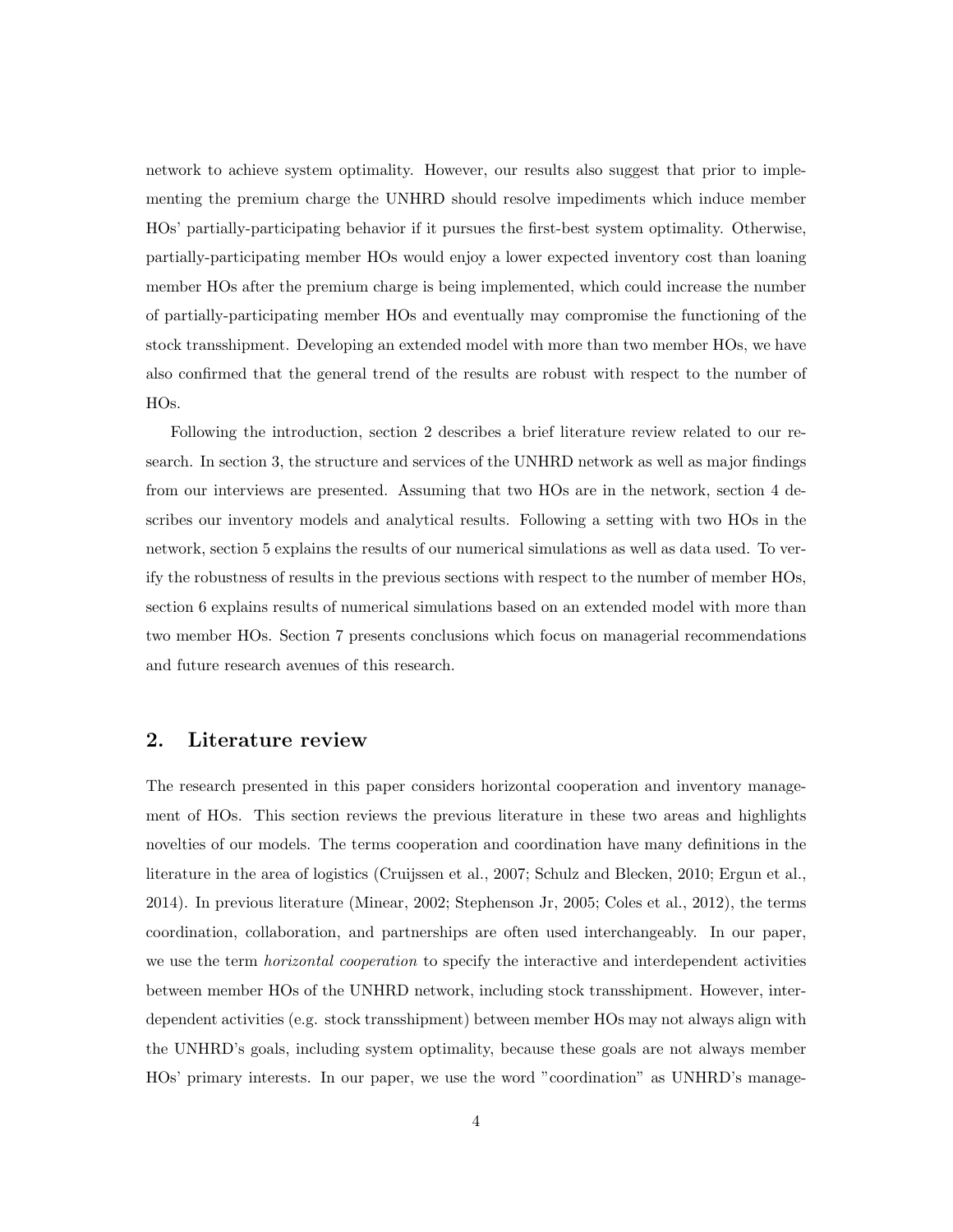ment activities to facilitate members' horizontal cooperation and to match individual member HO's cooperation activities with system optimality. In this light, the meaning of "coordination" in our paper is similar to the meaning of *coordination mechanism* defined by Xu and Beamon (2006, p.4) as " a set of methods to manage interdependence between organization."

Much of the work in horizontal cooperation between HOs is descriptive and highlights types of organizations which coordinate actions in practice (Minear, 2002; Stephenson Jr, 2005; Schulz, 2009; Schulz and Blecken, 2010). Although this area attracts strong interests from academics and practitioners, the related quantitative analysis is rare, including partnership formation (Coles and Zhuang, 2011), information sharing (Wakolbinger et al., 2013), cooperative fundraising activities (Toyasaki and Wakolbinger, 2014) and cost allocation of information technology (Ergun et al., 2014). The present work analyzes horizontal cooperation in inventory management, which is observed in the UNHRD network, applying non-cooperative game theory.

Several papers in operations management literature (Anupindi et al., 2001; Rudi et al.,  $2001$ ; Hu et al.,  $2007$ ; Ozen et al.,  $2008$ ; Huang and Sosić,  $2010$ ) focus on systems similar to the UNHRD network where inventory sharing or lateral transshipments are possible. However, a few studies investigate inventory management in the context of humanitarian operations (Beamon and Kotleba, 2006a,b; Davis et al., 2013; Londree and Taskin, 2008; Manoj et al., 2016). Furthermore, to the best of our knowledge, no research quantitatively analyzes HOs' horizontal cooperation for inventory management, including lateral stock transshipment. Unlike existing models from commercial settings, our models take into account the following three aspects: (1) stock transshipment based on borrowing and loaning (2) inventory rationing decisions; and (3) a logistics service provider on a non-profit basis. The previous models from the commercial settings assume that stock transshipment is conducted based on players' profit motivation through transfer of a transshipment price. In our model stock transshipment is performed on a borrowing and loaning scheme which does not aim to generate additional monetary transfer. Here, penalty costs of leftover stocks are driving forces behind their stock transshipment. Our models also assume that member HOs loan their stocks whenever they are requested. This assumption can actually take into account HOs' altruistic reasons for loaning stocks, which are confirmed in our interviews. Some of the previous models (Anupindi et al., 2001; Granot and Sošic, 2003; Brandenburger and Stuart, 2007) assume allocation mechanism of profits and/or costs resulting from cooperation. They explore co-opetition circumstances of private companies' pooling inventory management. Their models describe excess profits resulting from players' cooperation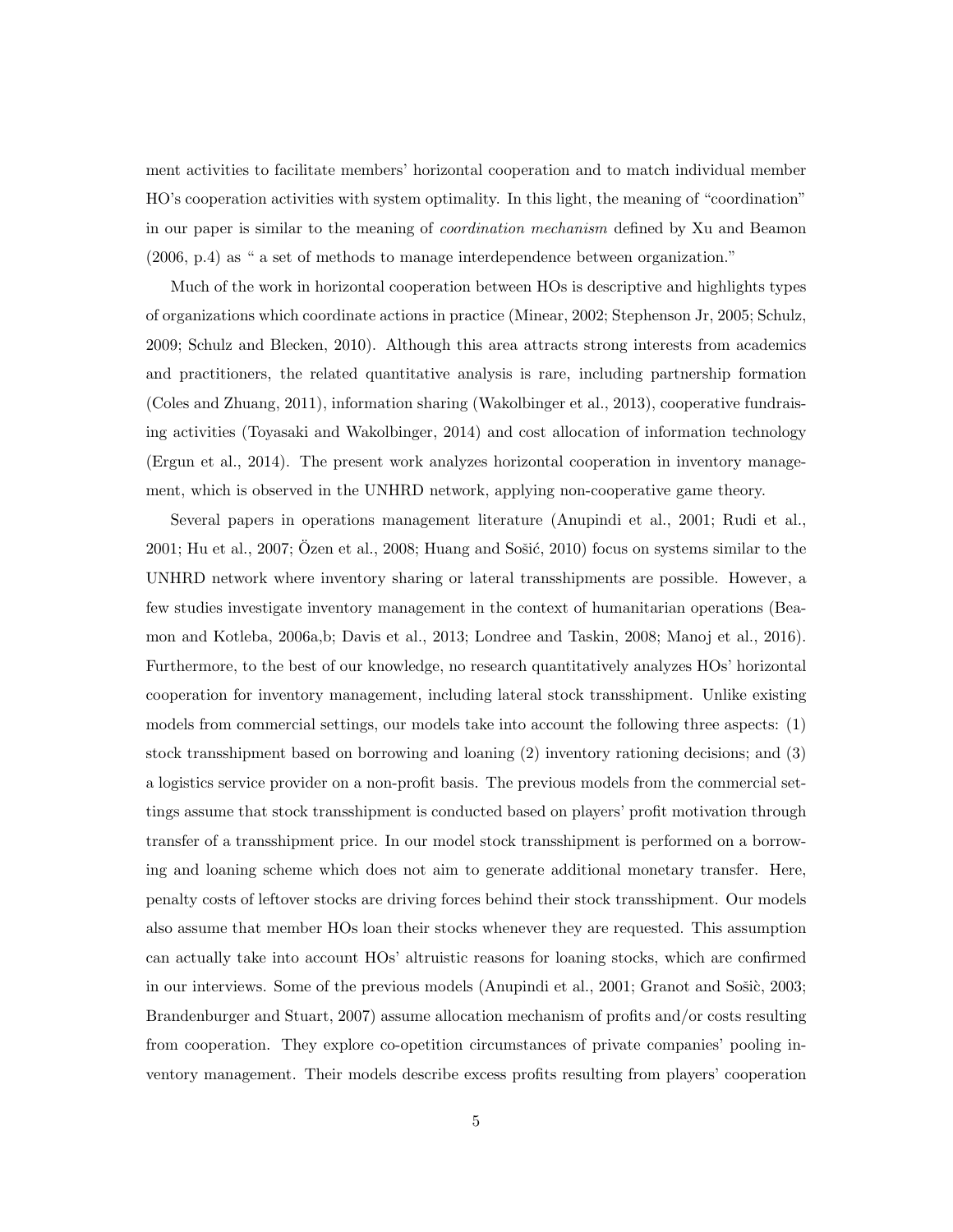applying cooperative game theory, in which players' cooperation is considered as a premise by assuming players' binding commitment through, for example, a legal system. In contrast, our models apply non-cooperative game theory to analyze players' cooperation behavior focusing on individual player's self-enforcing motivations. Furthermore, the previous models assume that all players fully participate in the system. Our models capture not only all players' full involvement, but also some players' partial involvement in the system, reflecting member HOs' inventory rationing decision observed in the UNHRD network.

Lastly, the relevant previous models (Anupindi et al., 2001; Rudi et al., 2001; Hu et al., 2007;  $O$ zen et al., 2008; Huang and Sošić, 2010), which explore lateral transshipment in decentralized systems, assume single echelon systems (Paterson et al., 2011). Our models consider a twoechelon system prepared by a logistics infrastructure provider, the UNHRD, on a non-profit basis: lateral transshipment between member HOs and backup stocks (i.e. emergency shipments from a different echelon) of the UNHRD. Stock management in two-echelon supply chains was discussed in the context of competition between suppliers and retailers (Cachon and Zipkin, 1999; Lee and Whang, 1999; Cachon, 2001; Chen et al., 2001) for profits. In this setting, no player behaves considering system optimality. In our setting, the upper stage (the UNHRD) acts as the logistics service provider for the humanitarian community on a non-profit basis (Schulz and Blecken, 2010). Our models intend to examine interactions between the UNHRD, which seeks to pursue system optimality, and member HOs which consider their own costs. Here, no competition caused by conflict of interests between the UNHRD and member HOs occurs. To our best knowledge, few models consider impacts of a non-profitable logistics service provider on lateral transshipment in decentralized systems. Like Rudi et al. (2001) and Hu et al. (2007), our models assumes that only residual inventory is transshipped, which is called pooling of residual (Ozen et al., 2008). Unlike theirs, our models explore a premium for usage of backup stocks as a mechanism for system optimality.

# 3. Background information about the UNHRD network

This section explains information relevant to our research about the UNHRD network. First, the structure of the network and services that the UNHRD provides are explained. The explanation focuses on information relevant to our models although the services that the UNHRD provides cover many areas, including transportation, and provision of training facilities. Then, interview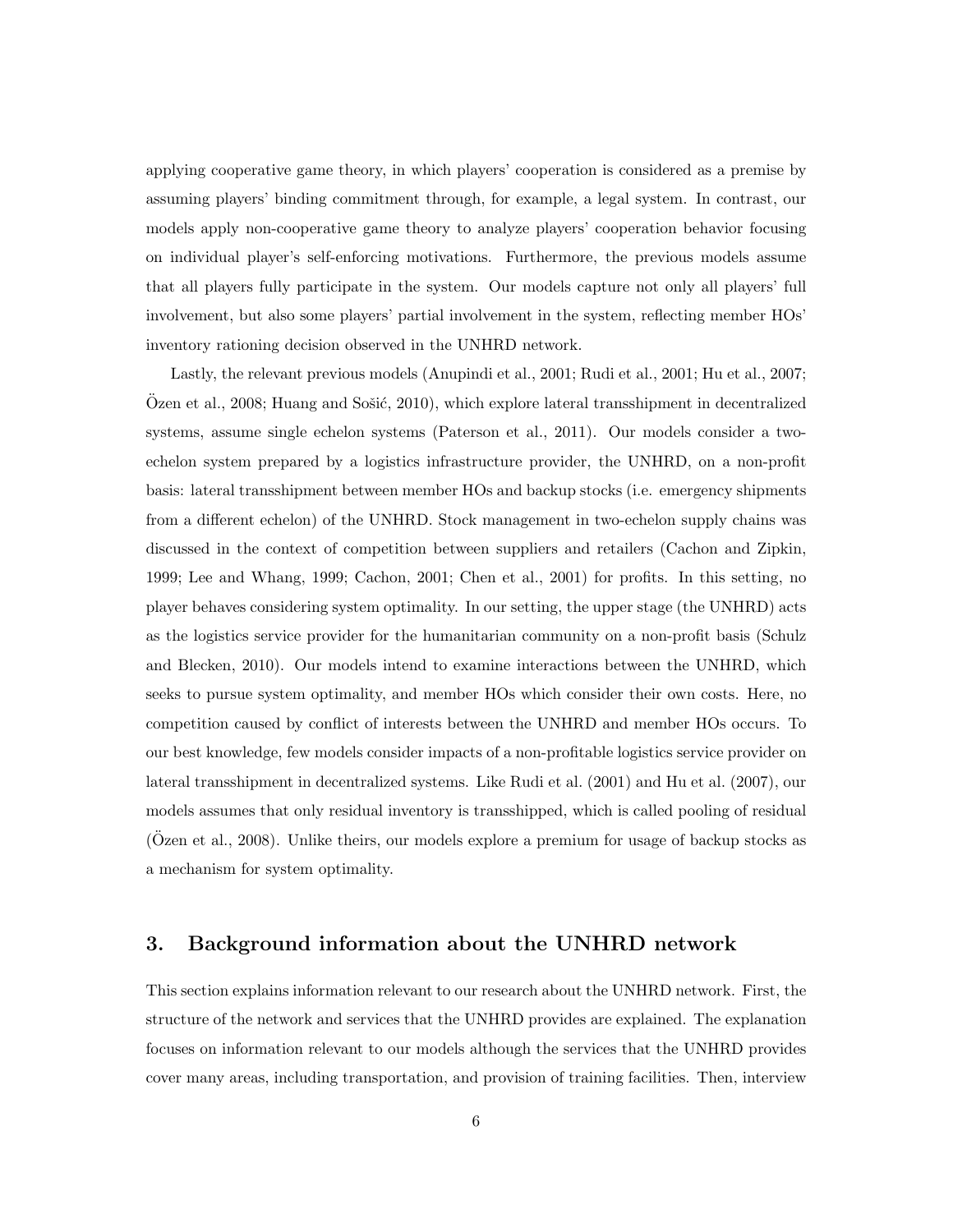results which are directly related to assumptions of our models and numerical analysis are highlighted.

#### 3.1 Structure and services of the UNHRD network

| <b>Services</b>     | Descriptions                                                    |  |  |  |  |
|---------------------|-----------------------------------------------------------------|--|--|--|--|
| Storage             | Member HOs can store as many items as they want                 |  |  |  |  |
|                     | for free of charge. There is no minimum required                |  |  |  |  |
|                     | amount of storage.                                              |  |  |  |  |
| Procurement         | Member HOs bear procurement costs plus                          |  |  |  |  |
|                     | a management recovery cost of an additional 7%.                 |  |  |  |  |
| Stock transshipment | The UNHRD promotes the option                                   |  |  |  |  |
| (Stock swaps)       | of exchanging stocks between member HOs.                        |  |  |  |  |
|                     | Member HOs have the right to sell, only borrow or loan stocks.  |  |  |  |  |
|                     | Real-time stock visibility is offered to all member HOs.        |  |  |  |  |
| Backup stocks       | "White Stocks" are suppliers' stocks stored, within the network |  |  |  |  |
| (White Stocks and   | premises, but not marked with a member's logo.                  |  |  |  |  |
| Virtual Stocks)     | "Virtual Stocks" refer to items which are positioned            |  |  |  |  |
|                     | within suppliers' premises based on Long Term Agreements that   |  |  |  |  |
|                     | the WFP has with suppliers.                                     |  |  |  |  |
|                     | For backup stocks, payment does not become due                  |  |  |  |  |
|                     | until a member HO buys them.                                    |  |  |  |  |

Table 1: The UNHRD's services relevant to stock management

The UNHRD network intends to deliver humanitarian relief items worldwide to point of entry within 24-48 hours after a disaster occurs. Currently, the UNHRD provides logistics services and comprehensive supply chain solutions for 78 partners including United Nations agencies, government and non-governmental organizations. The network has six depots which are strategically located in Accra (Ghana), Brindisi (Italy), Dubai (UAE), Kuala Lumpur (Malaysia), Panama City (Panama) and Las Palmas de Gran Canaria (Spain, operational from 2014). The network facilities and services enable partners to coordinate their efforts, prioritize dispatches to emergencies, loan and borrow stocks, and benefit from immediate access to relief items. Logistics solutions are shared among partners; therefore, they could minimize emergency response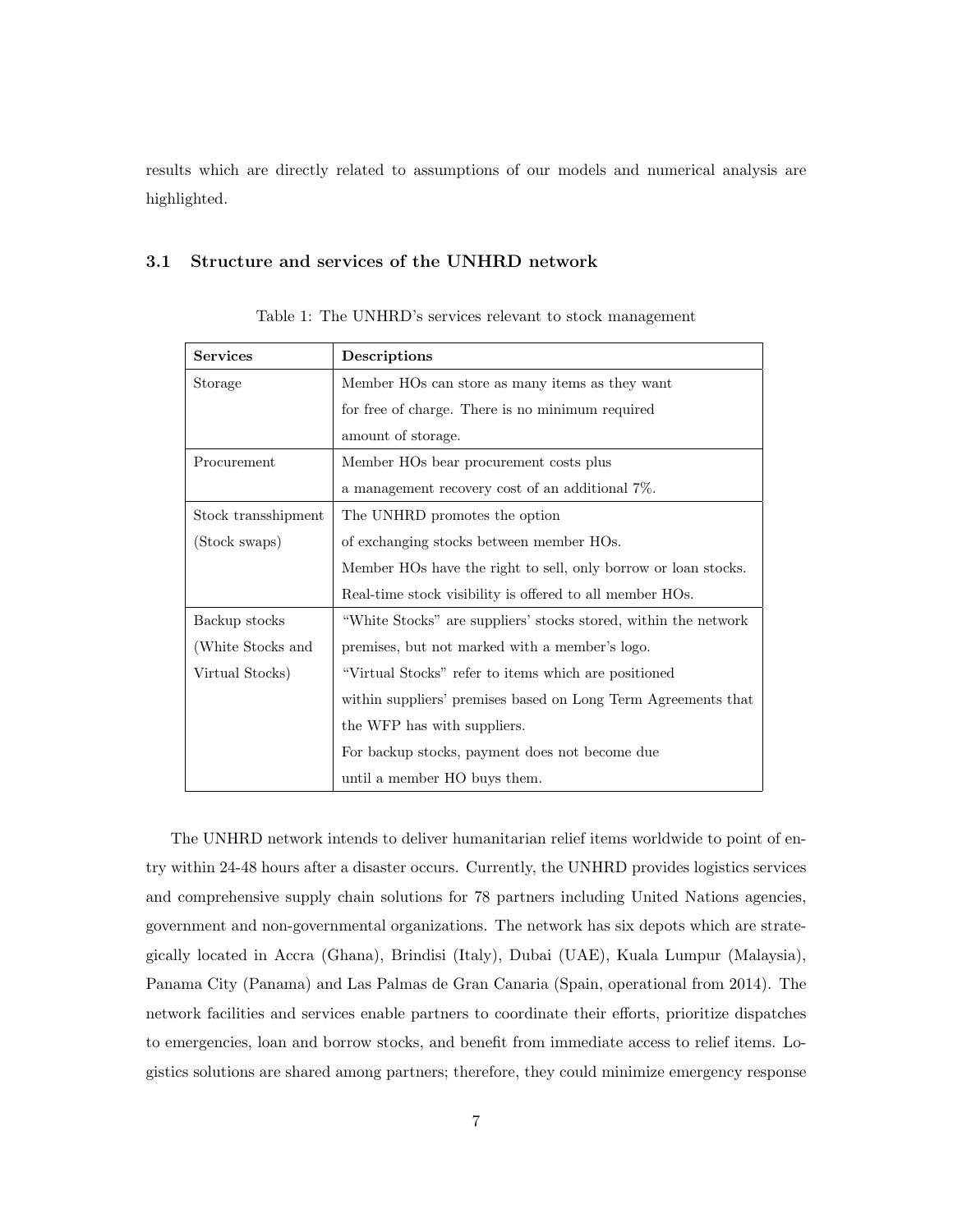costs and ensure faster delivery of items (UNHRD, 2015).

Within the UNHRD network, the World Food Programme (WFP) acts as the service provider for the humanitarian community on a non-profit basis (Schulz and Blecken, 2010). Other humanitarian organizations can register as "authorized users" (hereafter members). Table 1 summarizes the services directly relevant to this paper. The UNHRD provides its members with "standard services" free of charge, including storage, offloading, receipt, warehousing, stock management and administration, preparation for unbranded backup stocks (white stocks and virtual stocks) and consolidated procurement and transportation services. Real-time stock visibility is offered to all members and helps them to transship stocks in case of stockouts. If HOs are not members of the UNHRD, then they are not allowed to enjoy services of stock transshipment and backup stocks that the UNHRD provides. The UNHRD also provides its member with "specific services" upon request and on the basis of full cost recovery, i.e. the cost of the service plus a management recovery fee which is currently 7%. The specific services include major repairs, extraordinary maintenance of equipment, offloading of un-palletized cargo, procurement of non-food items and services, transport of those items, technical missions to the field, insurance, stock disposal and any other service required from the members (UNHRD, 2015). The UNHRD is responsible for delivering relief supplies at airports of the affected areas (point of entry) and not directly to the beneficiaries. Local government, local or international HOs are responsible for the last-mile distribution.

The typical flow of transactions for a depot can be simplified and shown as in Figure 1. During the disaster preparedness phase (dotted arrows of Figure 1), member HOs preposition their own stocks via the UNHRD or directly from suppliers and the UNHRD prepares backup stocks. During the disaster response phase (solid arrows of Figure 1), member HOs can exchange stocks via transshipment in case of shortages during their disaster response operations. The UNHRD also provides backup stocks that member HOs could use in case of running out of stocks. However, as Figure 1 (b) describes, if HO *i* behaves as an *partially-participating* HO, which does not have its stock in UNHRD's warehouses to loan, then HO *j* cannot borrow or buy stocks from HO *i*. In that case, HO *j* needs to rely on backup stocks only. A member HO which borrows relief items from other member HOs is responsible to replenish them either by its own procurement or procurement through the UNHRD as Table 1 describes.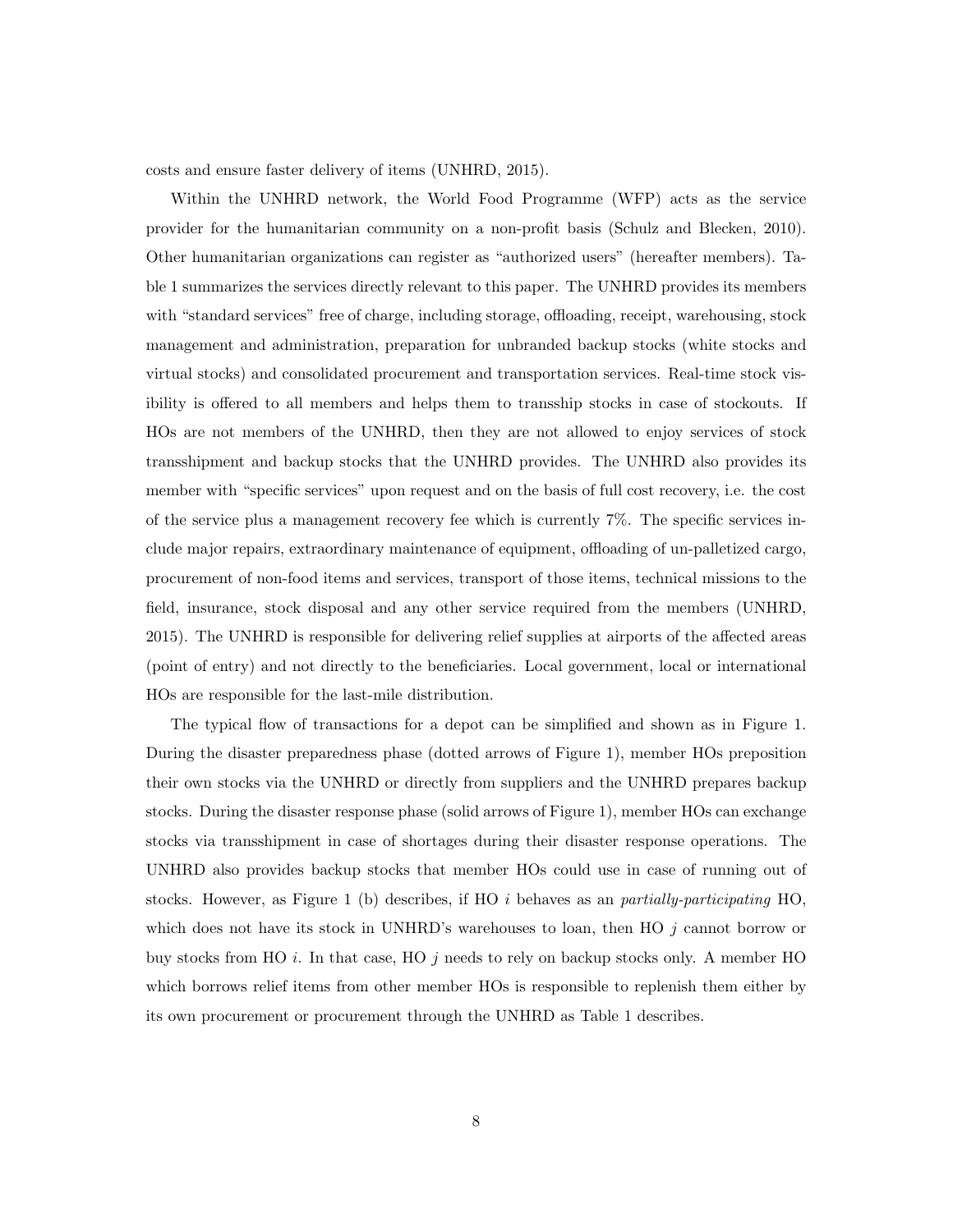

flow of products during preparedness phase flow of products during response phase

Figure 1: (a) Model FP and (b) Model PP

#### 3.2 Main findings from interviews

We have conducted interviews with the UNHRD, six non-governmental organizations (CARE, NCA, LWR, MercyCorps, ShelterBox and World Vision) and one governmental organization (JICA). We also conducted informal discussions with organizations which are not members of the network (for confidentially reasons we do not mention their names).

Our interview with the chief of the UNHRD reveals many managerial issues of the network from the perspective of a system coordinator, including its budget situation and capacity of backup stocks. The UNHRD plans to improve the "sustainability" of the network based on four aspects: development of new services offered from the UNHRD at the field level on the basis of full recovery costs, promotion of relief item standardization, increase of the number of members as well as the number of donors, and the capability of the network to respond to two-three simultaneous disasters worldwide. The UNHRD is under pressure to run cost efficient system. It has been facing  $25\%$  shortfall of operational funding. Thus, the cost efficient network operation is a current crucial issue for the UNHRD. Regarding backup stocks that the UNHRD prepares, the current capacity of backup stocks can cover unexpected demand of three disasters. The UNHRD has never faced stockout of backup stocks except in two occasions. The chief of the UNHRD explained in detail that these two occasions were caused by suppliers' failures. After the incidents, the UNHRD does not accept any agreement without seeing items physically. No stockout has occurred after this remediation. We also recognize that no interviewed member HO is concerned about backup stock shortages. UNHRD's sufficient backup stocks does not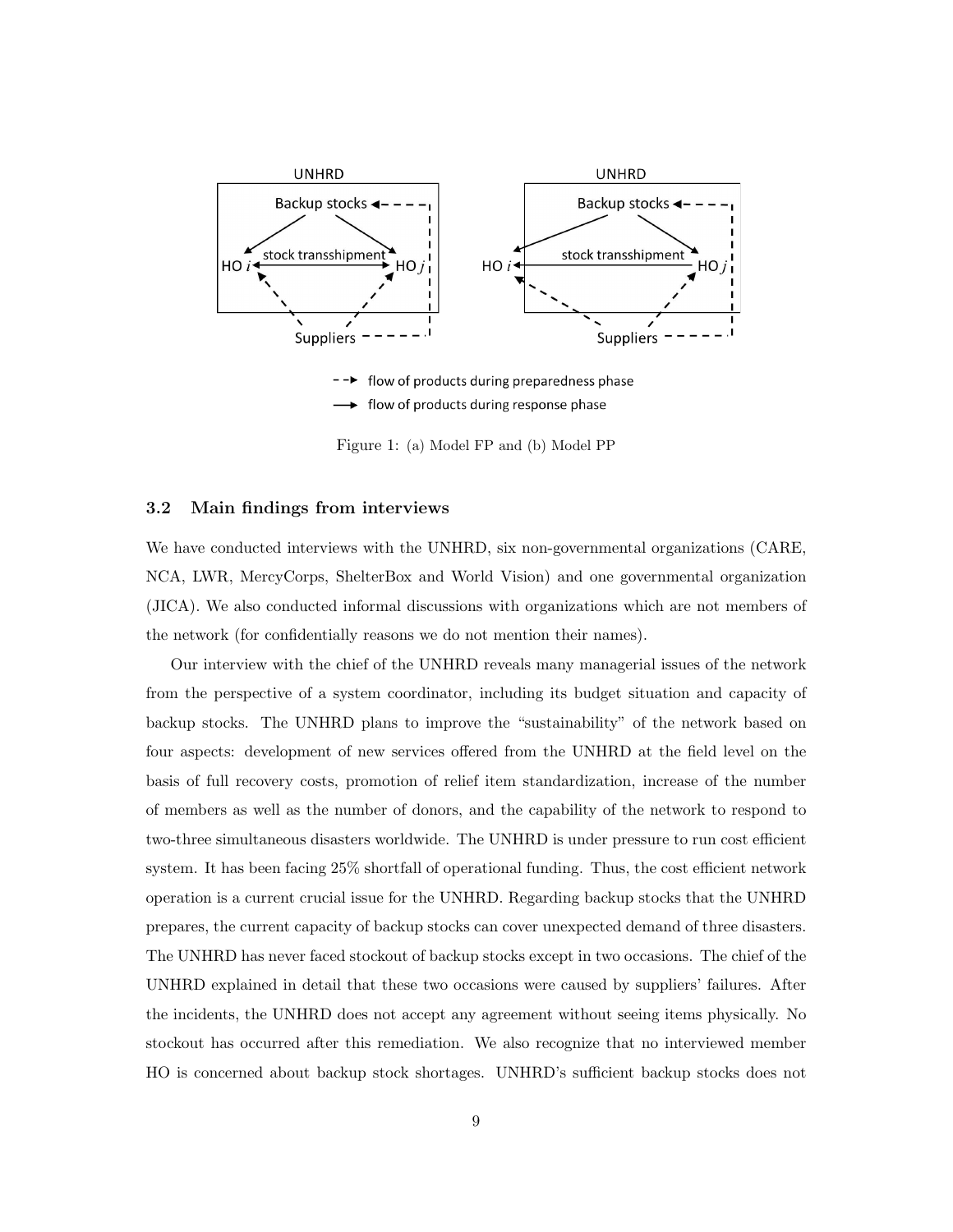necessarily mean that relief items arrive to beneficiaries because UNHRD's involvement finishes at entry points. Indeed, the chief pointed out that distribution problems often occur after entry points (i.e., last-mile distribution); however, last-mile distribution is currently out of scope of the UNHRD work.

All of the interviewed member HOs elaborate on benefits and challenges of services that the UNHRD network provides. They stated that free warehousing, stock transshipment, and UNHRD's backup stocks provide significant reduction of facilities and administrative cost of running and maintaining own warehouses. For some of the interviewed member HOs, the cost reduction from free warehousing and stock transshipment is the single reason to join the network. The majority of interviewed member HOs utilize stock transshipment. They agree that stock transshipment contributes to resolving stockouts and excess stocks. They also agree that real-time stock visibility through IT systems that the UNHRD prepares facilitates stock transshipment. Although interviewed member HOs value the services provided by the UNHRD network, some member HOs reduce their participation in the network while exploiting only benefits from the network due to its somewhat ineffective services. Some member HOs store the majority of their stocks in UNHRD's warehouses whereas some are reducing stocks stored at the UNHRD system because of setting up their own new warehouses or several impediments to efficient and effective HOs' response operations. They are planning only to borrow from other member HOs in case that there is a need and not to loan stocks in the stock transshipment system. As described in the introduction section, we call them *partially-participating* HOs. They explained that they significantly reduce their stocks in UNHRD's warehouse because of lack of delivered product traceability, long tendering processes until transportation processes start, and long lead times of restocking via the UNHRD (on average three months, sometimes six or twelve months). They mentioned that they would increase their stocks if these impediments were resolved.

### 4. Model

Following a series of interviews, we have developed stylized models under newsvendor settings with backup stocks and stock transshipment among UNHRD members in the context of non-cooperative game theory. Our models cover three options that member HOs face for managing their decentralized inventory systems: (1) being fully in the UNHRD network (fully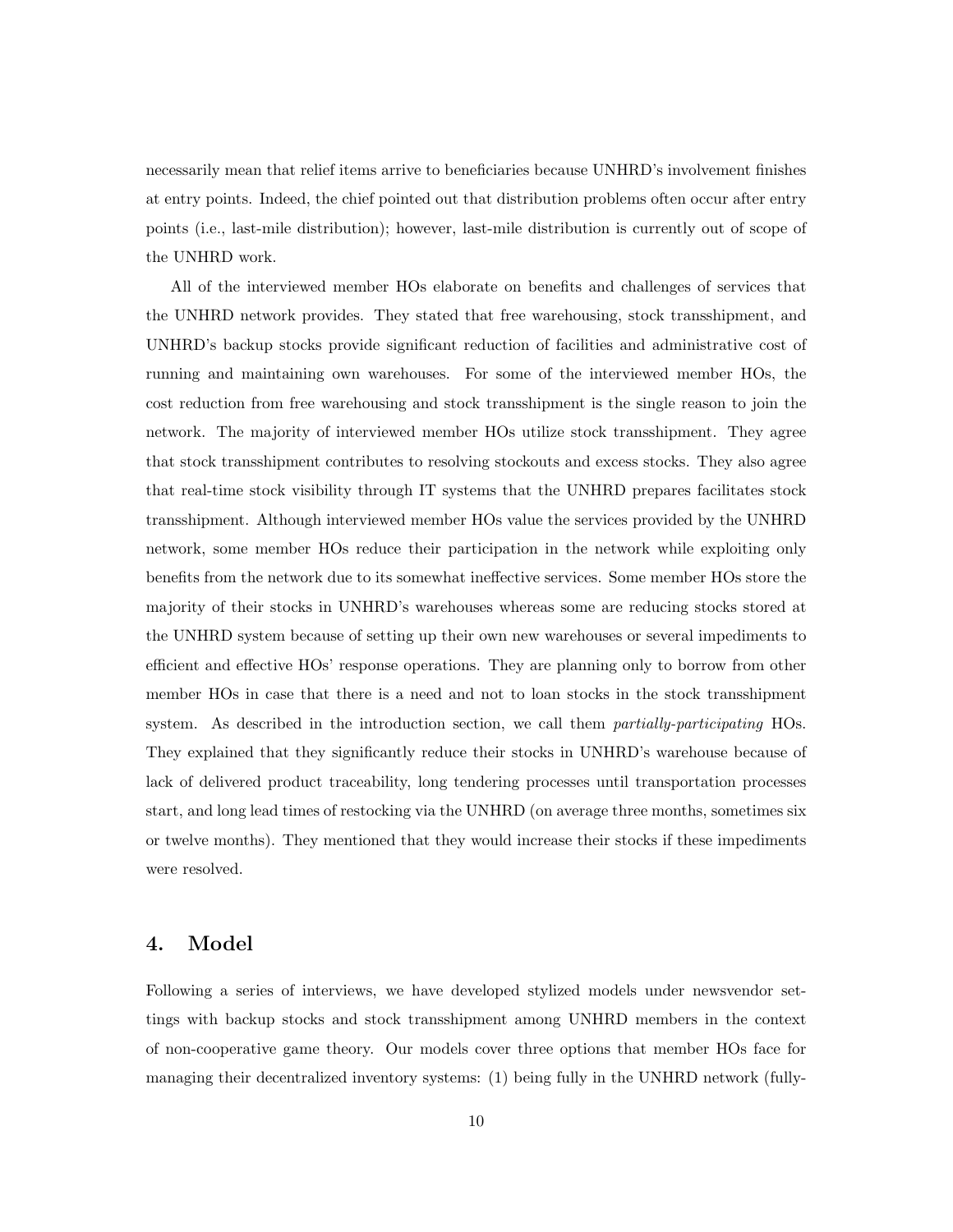participating model, Model *F P*); (2) staying partially in the network (partially-participating model, model *PP*); and (3) staying completely out of the network (stand-alone model, Model *NV*). Model *FP* assumes that each member HO stores its stocks in warehouses of the UNHRD, so that it can loan its stocks. In contrast, model PP assumes that some member HOs have no stocks to loan in warehouses of the UNHRD. We call this type of member HOs *partiallyparticipating* HOs. Model *NV* assumes that HOs are not members of the UNHRD network, which corresponds to the standard newsvendor model. As a benchmark, models of centrally coordinated systems (Models *CFP* and *CPP*) are also developed in this paper. A centrally coordinated system assumes that a system coordinator, the UNHRD in our models, determines each member HO's order quantities to minimize system-wide costs. The resulting outcomes indicate *system optimality*.

Reflecting facts about the UNHRD network from public information and our interviews, our models make three major assumptions: newsvendor setting, unlimited backup stocks and leftover penalty, and non-cooperative complete information game setting. The following is a brief explanation for each assumption from the perspective of the findings from the interviews presented in section 3.2.

#### *Newsvendor setting*

The demand for relief items during the response phase of a disaster is highly unpredictable and member HOs cannot expect to replenish their products from suppliers within an acceptable response time as our interviews found. Thus, when a disaster occurs demand has to be satisfied through pre-positioned stocks. The findings from our interviews also support the assumption that cost efficiency is a major reason for all of the interviewed HOs (the single reason for some of them) to join the network. Due to this fact, our models assume that member HOs seek to minimize their expected inventory costs.

#### *Unlimited backup stocks and leftover penalty cost*

As discussed in section 3.1, the UNHRD is not currently concerned about the shortage of its backup stocks. In light of this fact, our models assume that member HOs can access backup stocks whenever they need (i.e., unlimited backup stocks). Furthermore, member HOs are required to discard their expired stocks or to "take back any stocks for which no movement has been recorded after 24 months" at stock owner's expense (UNHRD, 2011). Following this fact, our models assume leftover penalty costs.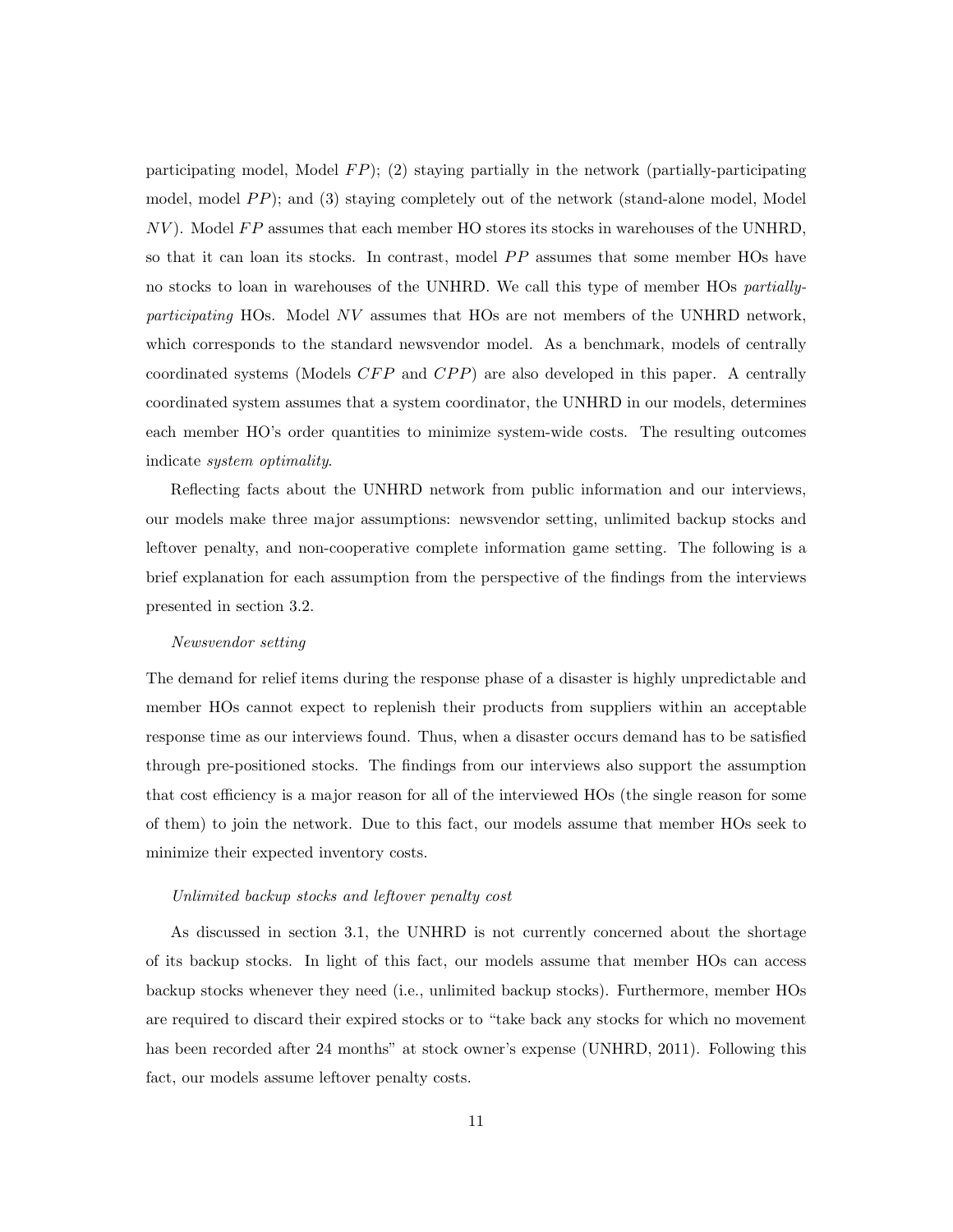#### *Non-cooperative complete information game*

Each member HO determines its procurement level independently. As described in section 3.2, the UNHRD provides member HOs with real time reports about their stocks in warehouses of the UNHRD. The information includes which members are storing which items and where within the network. Member HOs with stock deficits know for sure that they can borrow stocks from member HOs with excess stocks. Following the fact, our models apply non-cooperative complete information game theory to the decentralized inventory model.

We consider a stylized model which consists of two humanitarian organizations indexed by *i* and *j*. The notation is summarized in Table 2. The demand that HO *i* faces is assumed to be a positive random variable  $X_i$  with a strictly increasing distribution function  $F_{X_i}(x)$ . Before demand is realized, HO *i* orders  $Q_i$  units from external suppliers at the cost of  $c_i$  per unit. The transshipments in our model are operated in terms of borrowing or loaning items. If demand during the period turns out to be larger than *Qi*, HO *i* tries to satisfy the shortage by transshipment from HO  $j$ ,  $i \neq j$ . If HO *i* borrows items, it replenishes them at their usual cost  $c_i$  and returns them to HO  $j$  after the period is over. The lending HO avoids the leftover penalty cost which is only applicable to items without turnover. A unit stock transshipment cost incurred by borrower *i* is defined as  $c_i + \tau_{ji}$ . Because of the *transaction* cost  $\tau_{ji}$  (e.g., cost related to relabeling, repacking, and searching), it is not optimal for either of the two HOs to rely solely on stock transshipment.

If shortages cannot be fully satisfied by transshipment, backup stocks can be used. Backup stock cost  $c_w$  consists of three components (the UNHRD, www.unhrd.org): (1) the price that the UNHRD pays to a supplier of backup stock, (2) the management recovery cost of 7% of the procurement, and (3) the administration and handling costs incurred by member HOs that use backup stocks. The management recovery cost as well as administration and handling costs are standard fees that the UNHRD charges. Hence,  $c_w$  is typically larger than the unit procurement cost *c<sup>i</sup>* that the HOs pay for their own stocks and it is larger than the cost of a unit transshipment  $c_i + \tau_{ji}$ . Therefore, we assume that using backup stocks is more costly than using transshipments, i.e.  $c_w \ge c_i + \tau_{ji}$ . In addition, we assume that  $s_i + \tau_{ji} \ge s_j$  which ensures that excess stock from HO *j* is only transshipped to HO *i* if *i* is facing a shortage. These are the standard complete pooling assumptions which are required for the model to make "sense" (Pasternack and Drezner, 1991).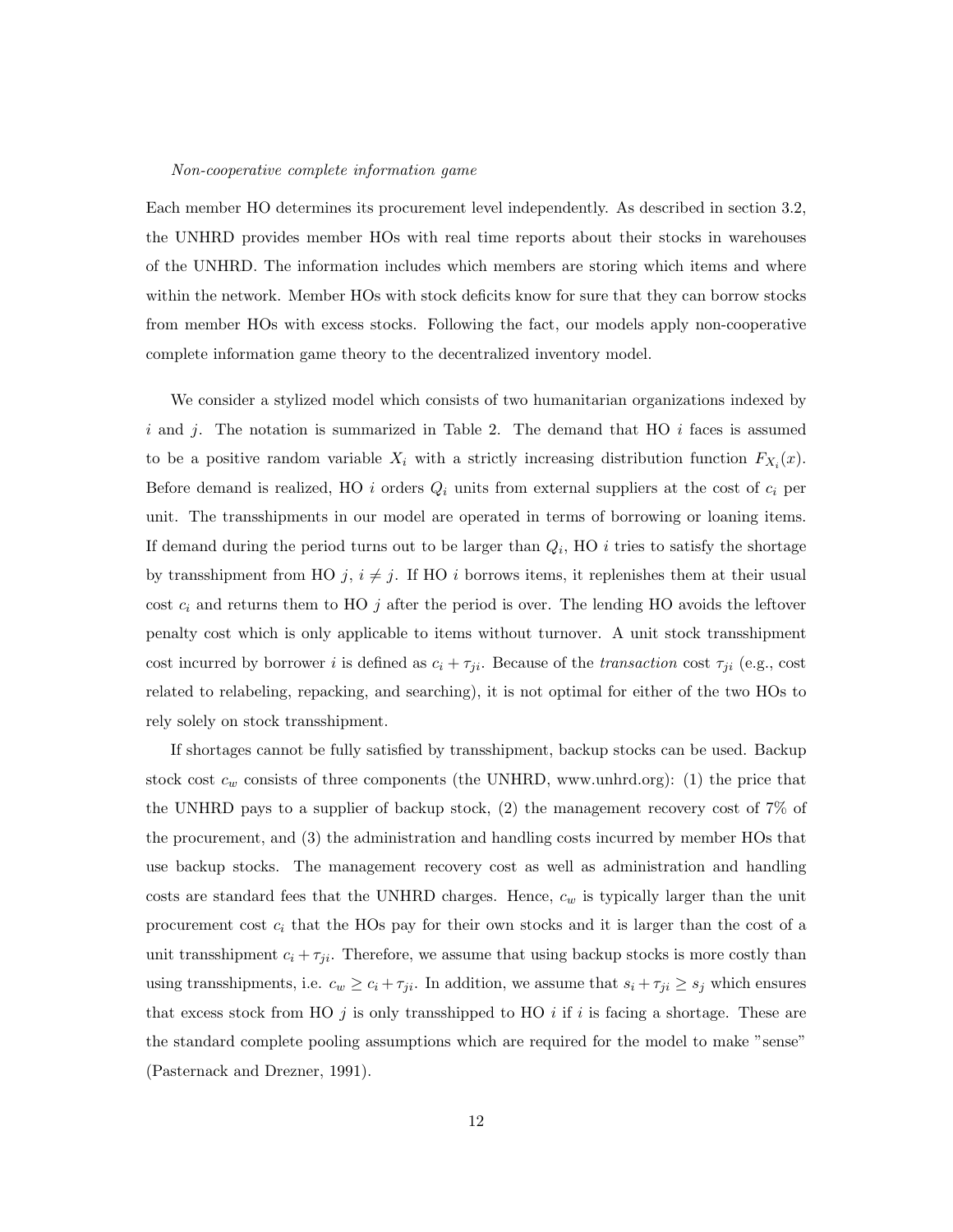Table 2: Notation

| Notation       | Description                                                                   |
|----------------|-------------------------------------------------------------------------------|
| $Q_i$          | procurement (ordering) quantity by HO $i$                                     |
| $Q_i^k$        | equilibrium or optimal procurement (ordering) quantity                        |
|                | by HO <i>i</i> under model $k \in \{FP, PP, NV, CFP, CPP\}$                   |
| $C_i^k$        | expected inventory costs of HO i under model $k \in \{FP, PP, NV, CFP, CPP\}$ |
| $X_i$          | demand faced by $HO$ <i>i</i> (random variable)                               |
| $F_{X_i}(x_i)$ | cumulative distribution function of $X_i$                                     |
| $f_{X_i}(x_i)$ | probability density function of $X_i$                                         |
| $c_i$          | unit procurement cost that HO i bears                                         |
| $s_i$          | penalty cost per unit of leftover stock that HO i bears                       |
| $\tau_{ij}$    | transaction cost per unit of stock transferred from HO $i$ to HO $j$          |
| $c_w$          | unit backup stock cost charged by the UNHRD                                   |
| $\tau_{wi}$    | premium on backup stock that $HO$ <i>i</i> pays to UNHRD                      |
| $p_i$          | unit stockout penalty cost that HO i bears                                    |

#### 4.1 Full participation in the network (FP)

Model *F P* describes a case where member HO *i* and HO *j* keep all their prepositioned stocks in warehouses of the UNHRD; thus, they can loan their stocks to each other. In this case, each member HO determines its order quantity which minimizes its own inventory costs.

The expected inventory cost incurred by HO *i* is given by

$$
C_i^{FP}(Q_i, Q_j) = E[c_iQ_i + s_i(Q_i - X_i^e)^+ + (c_i + \tau_{ji})((X_i - Q_i)^+ - (X_i^n - Q_i)^+)
$$

$$
+ (c_w + \tau_{wi})(X_i^n - Q_i)^+].
$$
(1)

HO *i*'s expected inventory cost function consists of its procurement cost, leftover penalty, cost incurred by stock transshipment from HO *j* to *i*, and cost incurred in backup stock from the UNHRD. Following Huang et al. (2011), we define  $X_i^e$  $\dot{=} X_i + (X_j - Q_j)^+$  as the effective demand for HO *i*. It includes the demand which directly comes to HO *i* plus the part of HO *j*'s demand that can not be satisfied by HO  $j$ . Similarly,  $X_i^n$  $\stackrel{\text{def}}{=} X_i - (Q_j - X_j)^+$  is the net demand for HO *i*, which is the demand that comes directly to HO *i* minus the part that can be satisfied by HO *j*.

Notice that the unit cost incurred in the backup stock consists of two parts: backup stock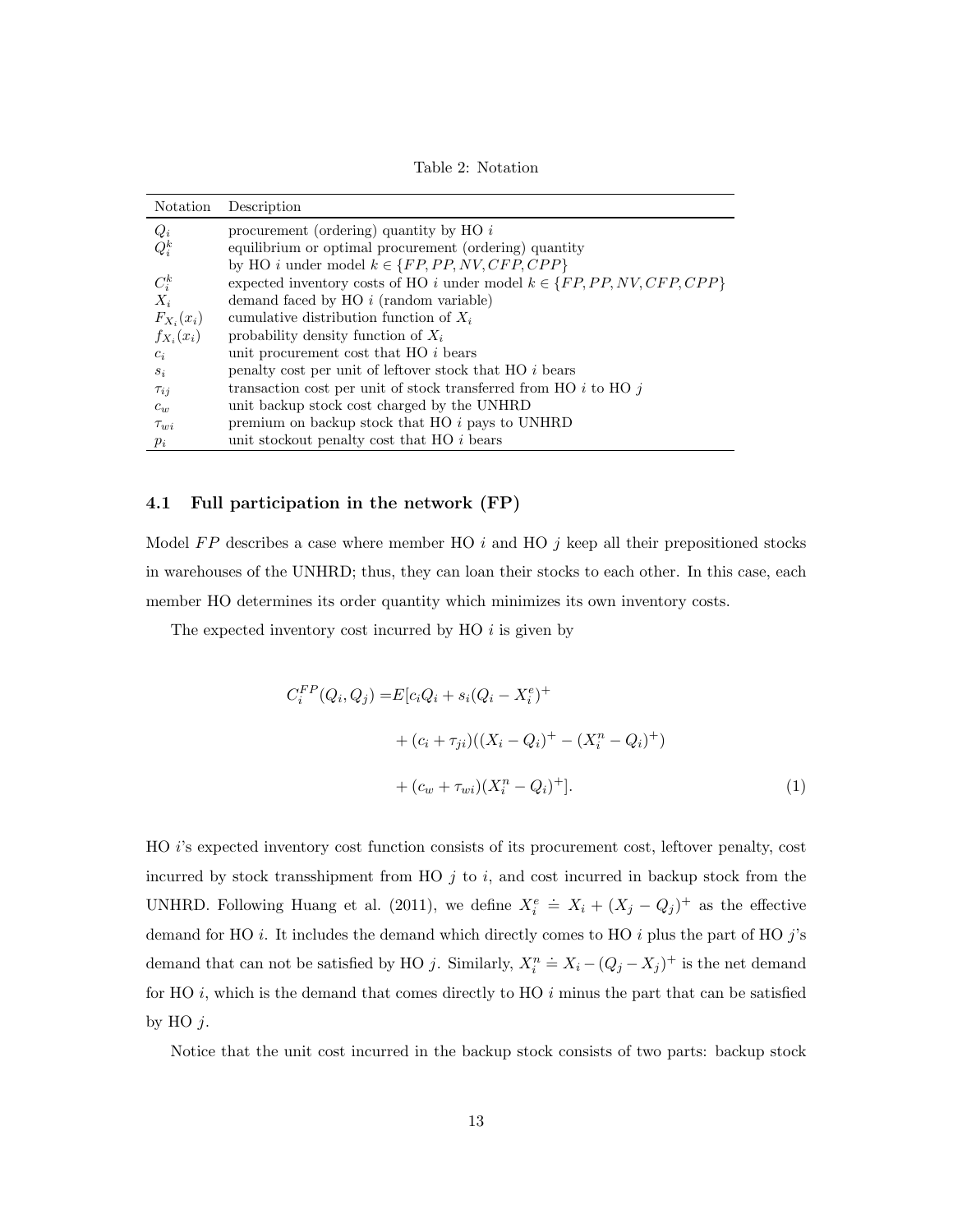cost,  $c_w$ , and premium incurred by HO *i*,  $\tau_{wi}$ . Backup stock cost  $c_w$  is a standard fee that the UNHRD currently charges to member HOs which use backup stocks of the UNHRD. Our model introduces  $\tau_{wi}$  as a premium for backup stocks of the UNHRD when HO *i* uses them. Currently, the UNHRD does not charge the premium. As the later sections of this paper discuss, our research has verified analytically as well as numerically that system optimality can be achieved by charging the premium on member HOs. There are two reasons why the premium for backup stock is considered in our models. One reason is that introducing the premium in our models allows us to identify key factors that achieve system optimality of the UNHRD network. Secondly, following our interviews with the UNHRD, we recognize that measures for system optimality need to satisfy three conditions: 1) direct controllability by the UNHRD; 2) no financial burden to the UNHRD; and 3) potential revenue source for the UNHRD. Introducing the premium for the backup stock satisfies these three conditions. To our best knowledge, other measures theoretically considered cannot meet these conditions.

Notice that the expected cost function of HO *i*,  $C_i^{FP}(Q_i, Q_j)$ , depends not only on its own stocking level  $Q_i$  but also on  $Q_j$ . The partial derivative of (1) with respect to  $Q_i$  obtains the first-order condition,

$$
(c_i + \tau_{ji})F_{X_i}(Q_i) + s_i F_{X_i^e}(Q_i) + (c_w + \tau_{wi} - \tau_{ji} - c_i)F_{X_i^n}(Q_i) - (c_w + \tau_{wi} - c_i) = 0.
$$
 (2)

HO *j*'s first-order condition can be obtained in a similar way.

From the assumption  $c_w \geq c_i + \tau_{ji}$ , the expected cost function is convex in  $Q_i$ , which guarantees the existence of Nash equilibrium (Cachon and Netessine, 2006). The Nash equilibrium,  $(Q_i^{FP}, Q_j^{FP})$ , can be obtained by solving the first-order conditions for *i* and *j* simultaneously.

Proposition 4.1. *Under full participation (FP) in the network, there exists a unique Nash equilibrium,*  $(Q_i^{FP}, Q_j^{FP})$ *.* 

*Proof.* The proof follows along the lines of the proof of Proposition 1 in Rudi et al. (2001). The implicit differentiation of  $(2)$  derives

$$
\frac{\partial Q_i}{\partial Q_j} = -\frac{s_i g_{X_i^e}(Q_i) + (c_w + \tau_{wi} - c_i - \tau_{ji}) g_{X_i^n}(Q_i)}{(c_i + \tau_{ji}) f_{X_i}(Q_i) + s_i f_{X_i^e}(Q_i) + (c_w + \tau_{wi} - c_i - \tau_{ji}) f_{X_i^n}(Q_i)}.
$$
(3)

For  $X_i^e$ , define  $f_{X_i^e}(Q_i) \doteq \partial F_{X_i^e}(Q_i)/\partial Q_i$  and  $g_{X_i^e}(Q_i) \doteq \partial F_{X_i^e}(Q_i)/\partial Q_j$ , and similarly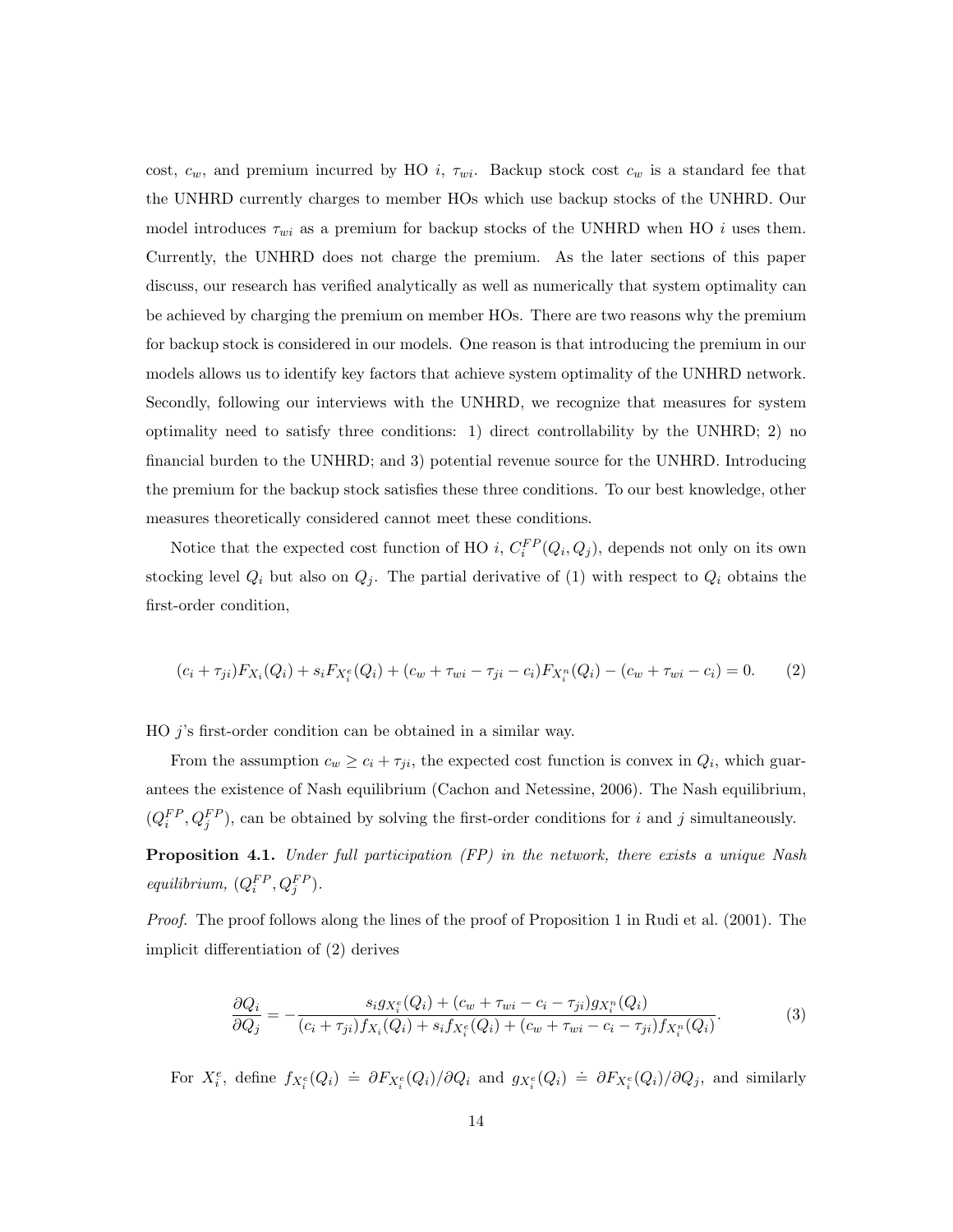for  $X_i^n$ . From the definitions of the effective demand and the net demand, one can derive  $F_{X_i^e}(Q_i) \leq F_{X_i}(Q_i) \leq F_{X_i^n}(Q_i)$ , which leads to  $f_{X_i^e}(Q_i) \geq g_{X_i^e}(Q_i)$  and  $f_{X_i^n}(Q_i) \geq g_{X_i^n}(Q_i)$ , respectively. Combining these properties and our assumption  $c_w \ge c_i + \tau_{ji}$ , one can conclude that  $-1 \leq \frac{\partial Q_i}{\partial Q_j} \leq 0$ . That is, the slopes of the best response functions are less than one, which is the sufficient condition for the uniqueness of the Nash equilibrium (Cachon and Netessine, 2006).  $\Box$ 

**Corollary 4.2.** The optimal procurement quantity  $Q_i^{FP}$  and  $Q_j^{FP}$  is increasing in the premium  $\tau_{wi}$  and  $\tau_{wj}$ , respectively.

Corollary 4.2 implies that raising the unit backup stock cost would lead member HOs to increase their inventory levels.

The interview with the chief of the UNHRD indicates necessity for cost efficient operations of the network due to its 25% shortfall of operational funding (see section 3.2). Informal discussions with some non-member HOs also imply the importance of accountability to donors about efficient operations of the network. To analyze how the UNHRD network can achieve system optimality, we develop a centrally coordinated model denoted as *CFP*. The centrally controlled system achieves system optimality. In this setting, a system coordinator, the UNHRD, determines HO *i* and HO *j*'s order quantities to minimize the total costs incurred by the system.

The expected total cost of the centralized system under full participation is

$$
C^{CFP}(Q_i, Q_j) = E[\sum_{i,j,i \neq j} (c_i Q_i + s_i (Q_i - X_i^e)^+ + \tau_{ji} ((X_i - Q_i)^+ - (X_i^n - Q_i)^+)
$$
  
+ 
$$
c_w (X_i^n - Q_i)^+)]
$$
 (4)

Notice that in the centrally coordinated system the items are not borrowed or sold but they are shared without asking for a replacement when stock transshipment occurs. The transaction cost is still incurred because it reflects handling and administration costs that the system coordinator bears.

Since we assume  $c_w \geq c_i + \tau_{ji}$  and  $s_i + \tau_{ji} \geq s_j$ ,  $C^{CFP}(Q_i, Q_j)$  is convex in  $(Q_i, Q_j)$  (see online appendix for the proof of convexity in the centralized systems). The optimal procurement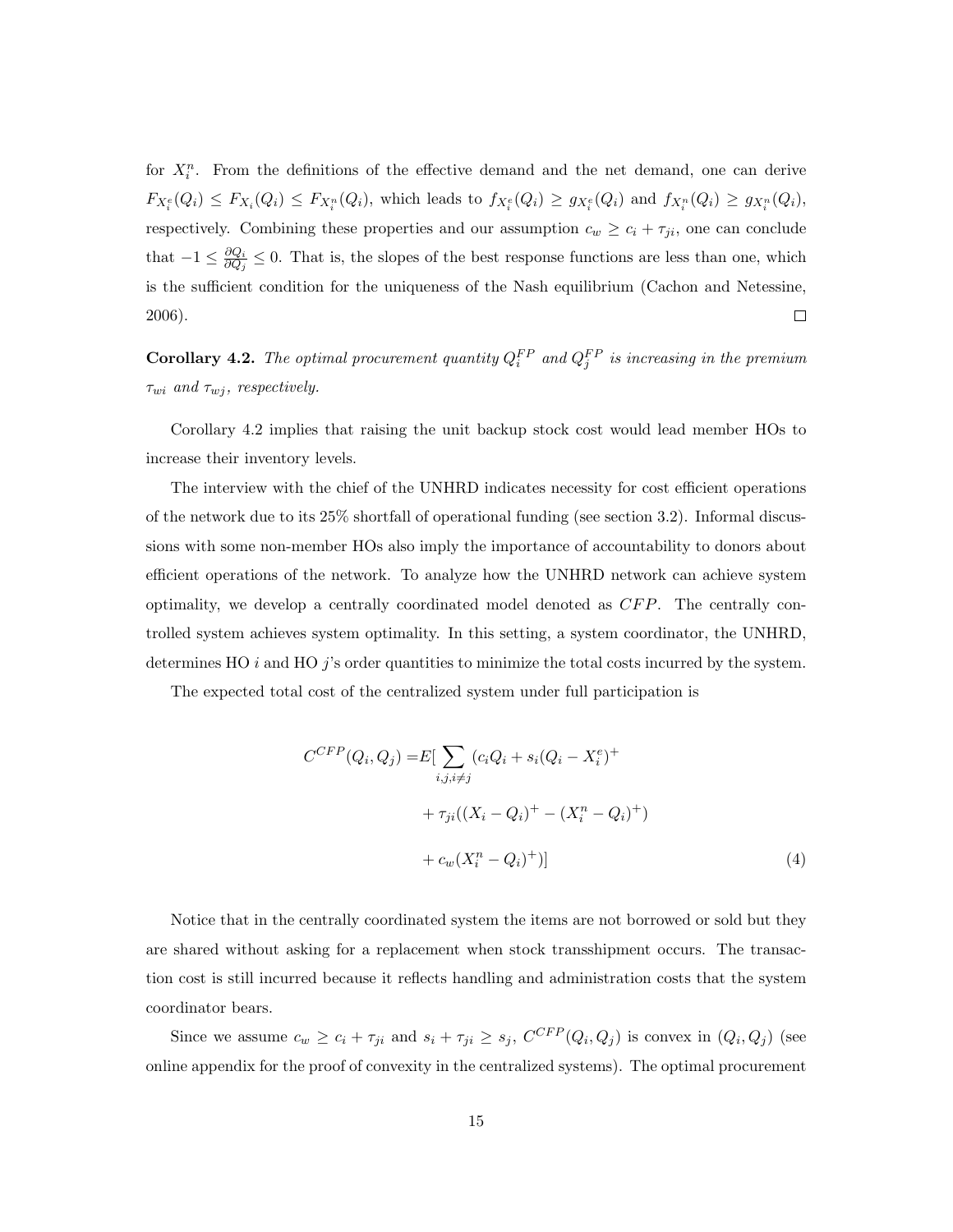quantities  $Q_i^{CFP}$  satisfy the following first-order condition:

$$
(\tau_{ij} + \tau_{ji} - c_w - s_j)F_{X_i}(Q_i) + (s_i - \tau_{ij} + c_w)F_{X_i^e}(Q_i) + (c_w - \tau_{ji} + s_j)F_{X_i^n}(Q_i) - (c_w - c_i) = 0.
$$
\n(5)

From this the following result can be derived.

**Proposition 4.3.** The premium  $\tau_{wi}^*$  which leads to the optimal centralized policy is given by

$$
\tau_{wi}^{*} = \frac{(c_w - \tau_{ij})(F_{X_i}(Q_i^{CFP}) - F_{X_i^{e}}(Q_i^{CFP})) - (c_i + s_j)(F_{X_i^{n}}(Q_i^{CFP}) - F_{X_i}(Q_i^{CFP}))}{(1 - F_{X_i^{n}}(Q_i^{CFP}))}, \qquad (6)
$$

*where*  $Q_i^{CFP}$  *is the optimal order quantity under centralized control.* 

*Proof.* The coordinating premium induces the HOs to choose the same order quantities under decentralized and centralized settings. Therefore  $\tau_{wi}^*$  in (6) is found by equating the left-hand sides of equations (2) and (5) at  $Q_i = Q_i^{CFP}$ .  $\Box$ 

Proposition 4.3 allows us to provide two implications about network coordination mechanisms. First, charging the premium allows the network to achieve system optimality. Second,  $\tau_{wi}^*$  can be different for the two HOs depending on their cost and demand parameters. This implies that UNHRD might need to charge different fees for different member HOs, which may ignite an additional conflict between member HOs.

#### 4.2 Partial participation in the network (PP)

Following our interview results, this section describes the partial participation scenario  $PP_i$ , in which one of the two organizations, member HO *i*, does not store its stocks in warehouses of the UNHRD and keeps all its inventory in its own warehouses whereas member HO *j* stores all its stocks in warehouses of the UNHRD (see Figure 1(b)). Member HO *i* does not loan its stocks to HO *j* because HO *i*'s stocks are not recognized by HO *j* and the UNHRD, but member HO *i* still can borrow stocks through stock transshipment from HO *j* and/or use the backup stock from the UNHRD. This means that member HO *j* can only rely on backup stocks from the UNHRD when it faces a stockout.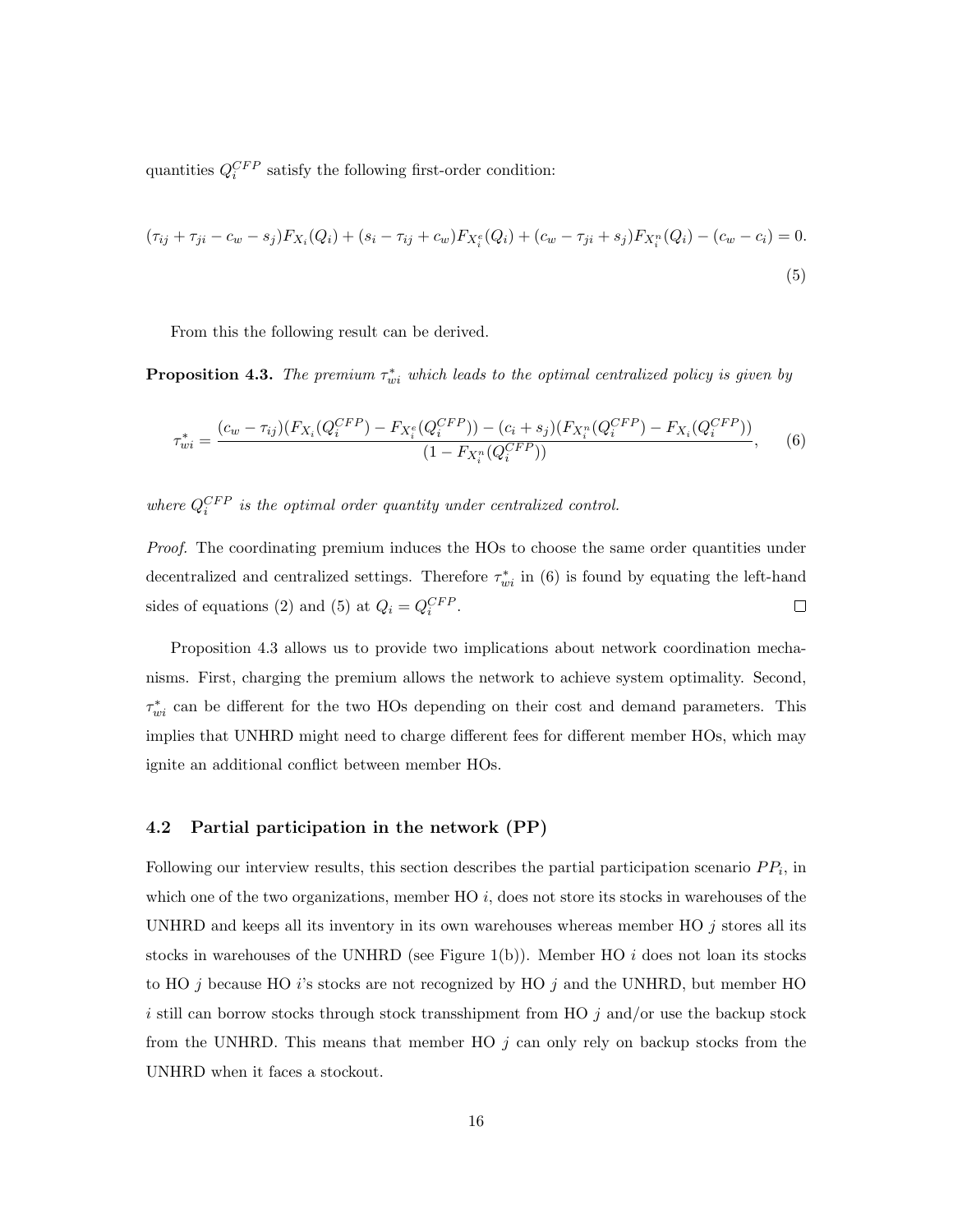The expected inventory cost of HO *i*, which stores all its stocks in its own warehouse, is:

$$
C_i^{PP_i}(Q_i, Q_j) = E[c_i Q_i + s_i (Q_i - X_i)^+ + (c_i + \tau_{ji})((X_i - Q_i)^+ - (X_i^n - Q_i)^+)
$$

$$
+ (c_w + \tau_{wi})(X_i^n - Q_i)^+].
$$
(7)

Notice that *s<sup>i</sup>* is a penalty cost per unit of leftover stocks in HO *i*'s own warehouse.

The expected inventory cost of member HO  $j$ , which can not borrow items through transshipment, is:

$$
C_j^{PP_i}(Q_i, Q_j) = E[c_j Q_j + s_j (Q_j - X_j^e)^+ + (c_w + \tau_{wj})(X_j - Q_j)^+].
$$
\n(8)

Notice that, unlike  $C_i^{PP_i}$ ,  $C_j^{PP_i}$  does not include the cost of stock transshipment from *i* because *i* does not have its stocks in the UNHRD network and *j* cannot rely on it.

The first-order conditions of (7) and (8) are

$$
(c_i + s_i + \tau_{ji})F_{X_i}(Q_i) + (c_w + \tau_{wi} - c_i - \tau_{ji})F_{X_i^n}(Q_i) - (c_w + \tau_{wi} - c_i) = 0
$$
\n(9)

$$
(c_w + \tau_{wj})F_{X_j}(Q_j) + s_j F_{X_j^e}(Q_j) - (c_w + \tau_{wj} - c_j) = 0, \tag{10}
$$

respectively.

 $C_i^{PP_i}(Q_i,Q_j)$  is convex in  $Q_i$  and  $C_j^{PP_i}(Q_i,Q_j)$  is convex in  $Q_j$ , which guarantee the existence of the Nash equilibrium. The Nash equilibrium,  $(Q_i^{PP_i}, Q_j^{PP_i})$ , can be obtained by solving equations (9) and (10) simultaneously.

Proposition 4.4. *Under partial participation (PP) in the network, there exists a unique Nash equilibrium,*  $(Q_i^{PP_i}, Q_j^{PP_i})$ *.* 

*Proof.* Similar to the proof of Proposition 4.1 we can derive that  $-1 \leq \frac{\partial Q_i}{\partial Q_j} \leq 0$  and  $-1 \leq$  $\frac{\partial Q_j}{\partial Q_i} \leq 0$ , which is the sufficient condition for the uniqueness of the Nash equilibrium.  $\Box$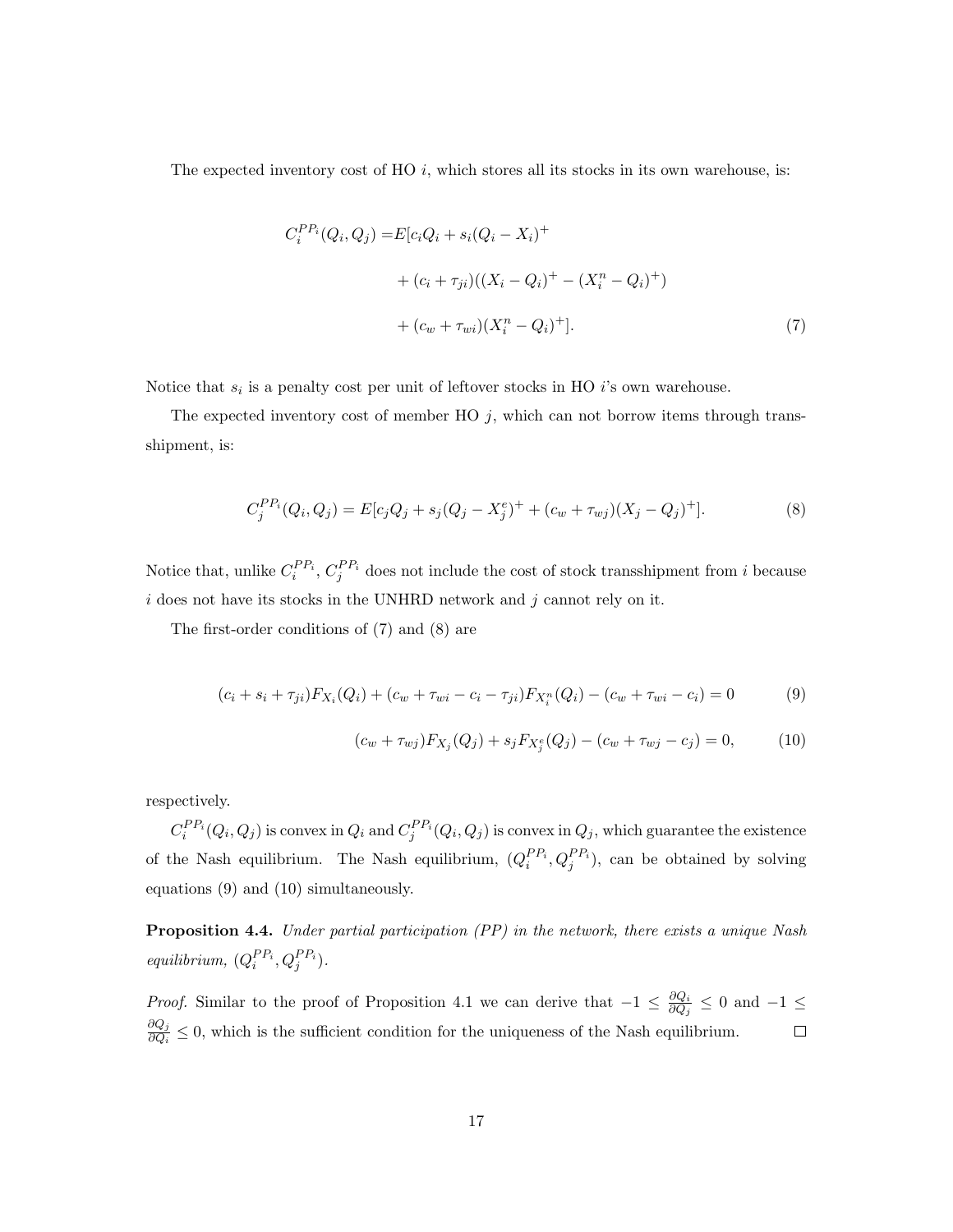**Corollary 4.5.** The optimal procurement quantity  $Q_i^{PP}$  and  $Q_j^{PP}$  is increasing in the backup *charge*  $\tau_{wi}$  *and*  $\tau_{wj}$ *, respectively.* 

Next we introduce a centralized model under HO *i*'s partial participation in the network, denoted as model *CPPi*. The expected total cost of this system is:

$$
C^{CPP_i}(Q_i, Q_j) = E[c_iQ_i + c_jQ_j + s_i(Q_i - X_i)^+ + s_j(Q_j - X_j^e)^+ + \tau_{ji}((X_i - Q_i)^+ - (X_i^n - Q_i)^+)
$$
  
+ 
$$
c_w((X_i^n - Q_i)^+ + (X_j - Q_j)^+)]
$$
 (11)

since  $c_w \geq c_i + \tau_{ji}$  and  $s_i + \tau_{ji} \geq s_j$ ,  $C^{CPP_i}(Q_i, Q_j)$  is convex in  $(Q_i, Q_j)$ . The optimal procurement quantities  $Q_i^{CPP_i}$  and  $Q_j^{CPP_i}$  satisfy the first-order conditions:

$$
(s_i - s_j + \tau_{ji}) F_{X_i}(Q_i) + (c_w + s_j - \tau_{ji}) F_{X_i^n}(Q_i) - (c_w - c_i) = 0,
$$
\n(12)

$$
\tau_{ji} F_{X_j}(Q_j) + (c_w + s_j - \tau_{ji}) F_{X_j^e}(Q_j) - (c_w - c_j) = 0.
$$
\n(13)

Proposition 4.6. *Under partial participation, the decentralized system cannot be coordinated using the premiums*  $\tau_{wi}$  *and*  $\tau_{wj}$  *as a coordination mechanism.* 

*Proof.* In order to coordinate the system under partial participation, the pair of backup charges  $(\tau_{wi}^{**}, \tau_{wj}^{**})$  should be set as

$$
\tau_{wi}^{**} = \frac{(s_j + c_i)(F_{X_i}(Q_i^{CPP_i}) - F_{X_i^n}(Q_i^{CPP_i}))}{1 - F_{X_i^n}(Q_i^{CPP_i})},\tag{14}
$$

$$
\tau_{wj}^{**} = \frac{(c_w - \tau_{ji})(F_{X_j}(Q_j^{CPP_i}) - F_{X_j^e}(Q_j^{CPP_i}))}{1 - F_{X_j}(Q_j^{CPP_i})}.
$$
\n(15)

Notice that  $\tau_{wi}^{**}$  is always negative. Namely, there is no premium such that  $\tau_{wi} \geq 0$ .  $\Box$ 

Proposition 4.6 implies that a premium for backup stocks cannot work as a feasible mech-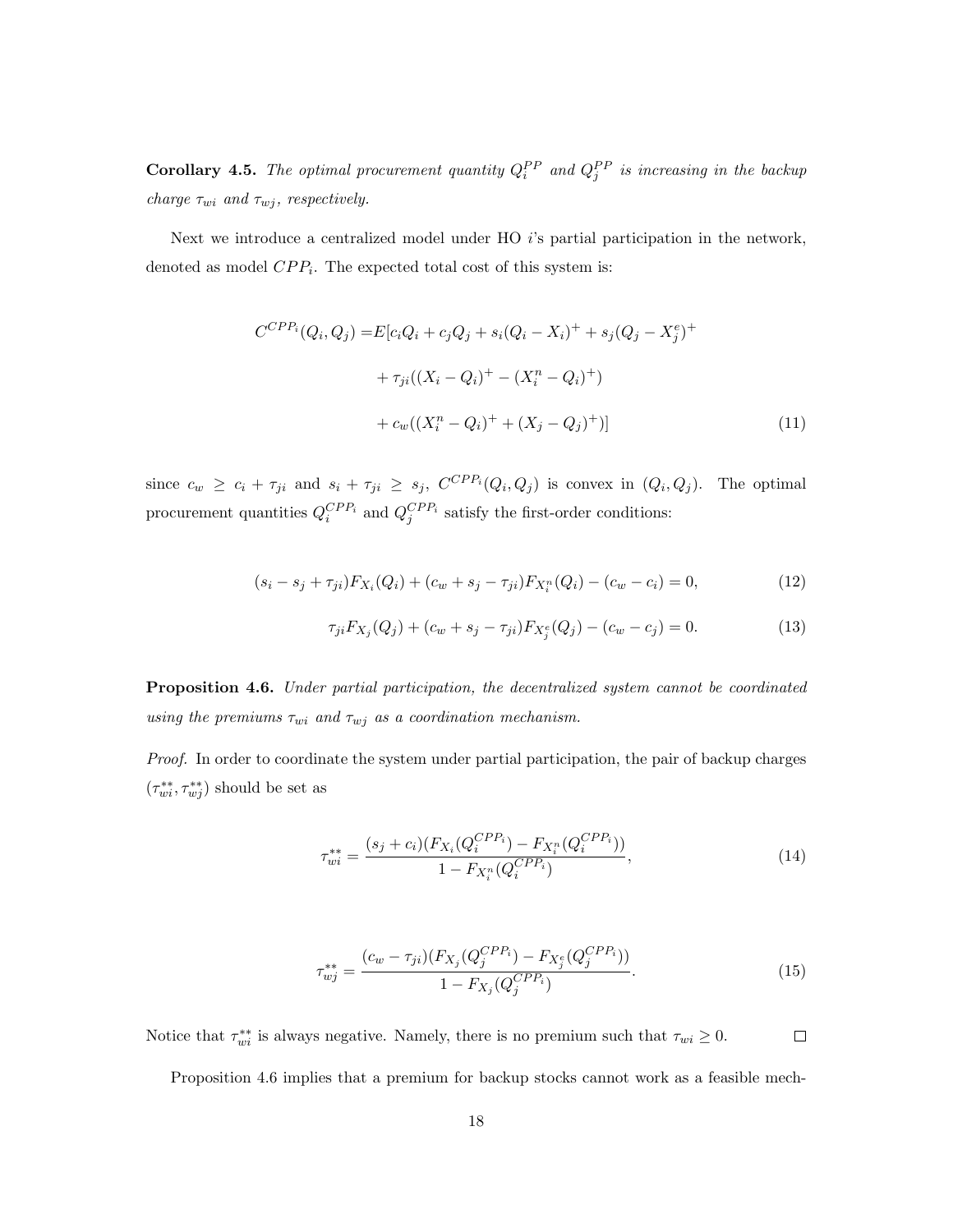anism for system optimality under the circumstance of partial participation. This is similar to the result of Hu et al. (2007). In the commercial setting, Hu et al. (2007) also prove that if two retailers have certain asymmetries in their problem parameters a coordinating transshipment price might not exist. Proposition 4.6 implies that allowing transshipment in only one direction induces a strong asymmetric effect on the premiums, even if the two HOs are symmetric in their demand and cost parameters. Hence, in our model *PP* the UNHRD should employ some other contract mechanism. We leave this issue for future research.

Comparing the first order conditions under full and partial participation, one can derive the following corollary.

Corollary 4.7. *The following hold for the Nash equilibria under full and partial participation:*

(*i*)  $Q_i^{FP} \ge Q_i^{PP_i}$  and  $Q_j^{FP} \le Q_j^{PP_i}$ ;  $(iii)$   $Q_i^{CFP} \geq Q_i^{CPP_i}$  *and*  $Q_j^{CFP} \leq Q_j^{CPP_i}$ .

Corollary 4.7 indicates that the borrower HO *i*'s equilibrium order quantity would be smaller under partial participation compared to the full participation and the opposite applies to the loaner HO *j*. This holds true for both the decentralized and centralized systems. Further, for the symmetric setting, we can derive the following.

**Corollary 4.8.** If the cost and demand parameters are equal for both HOs, then  $Q_i^{PP_i} \leq Q_j^{PP_i}$ .

Corollary 4.8 indicates that, under partial participation with symmetric parameters, HO *i* (partially-participating HO) orders less than HO *j* (fully-participating HO) in the equilibrium.

#### 4.3 No participation in the network (NV)

To analyze incentives that make HOs join the UNHRD network, this section describes a standalone setting, in which HOs are not members of the network. They run their own warehouses and cannot access the stock transshipment and/or backup stocks. If HO *i* faces a larger demand than its procurement, it incurs a penalty cost of  $p_i > c_i$  per unsatisfied demand. The penalty cost covers the additional costs incurred for quick replenishment, for example, via air shipment from its central warehouses, and the loss of reputation which may cause the reduction of future funding.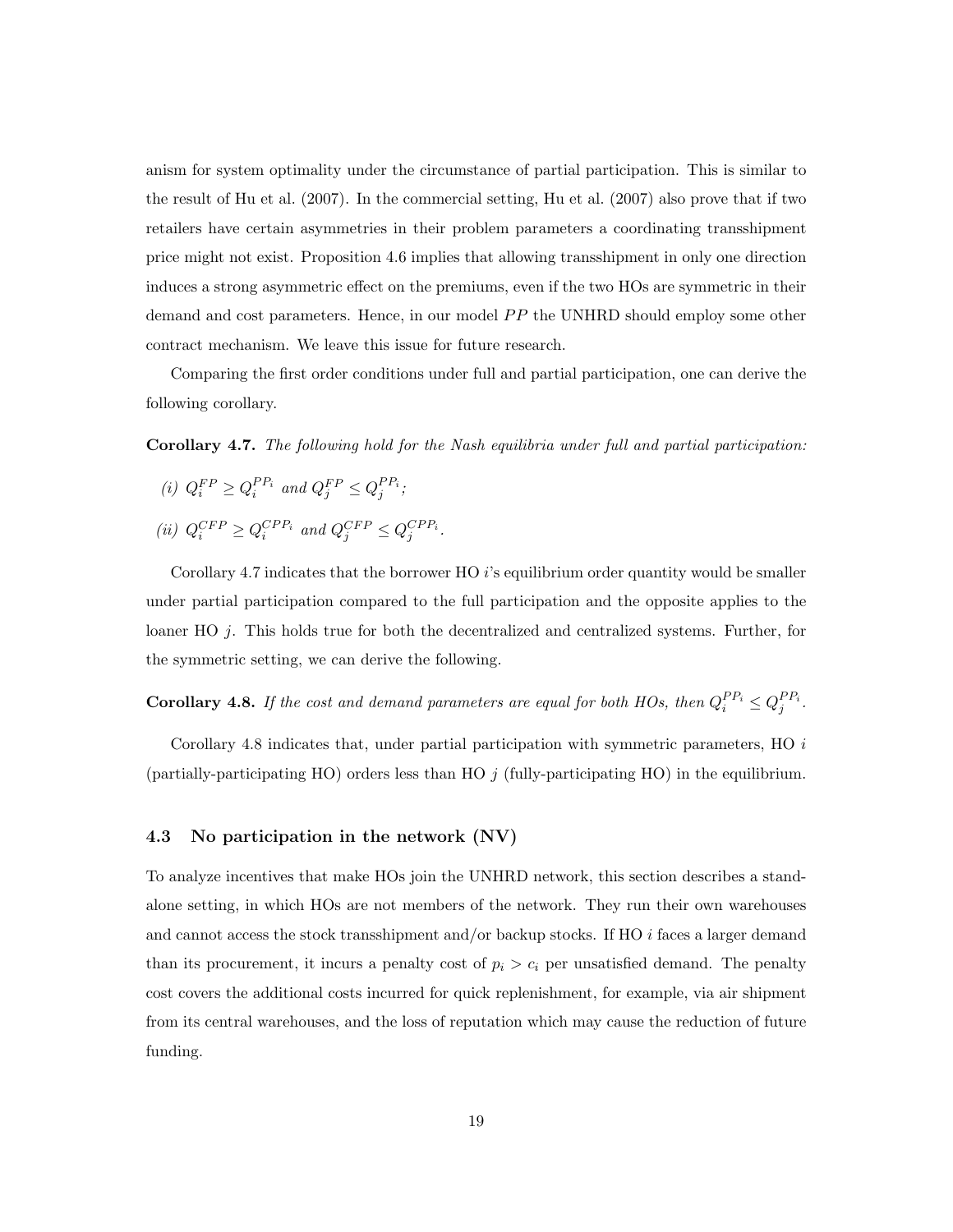This setting corresponds to the standard newsvendor model and the expected cost can be written as

$$
C_i^{NV}(Q_i) = E[c_iQ_i + s_i(Q_i - X_i)^{+} + p_i(X_i - Q_i)^{+}],
$$
\n(16)

which is a convex function of  $Q_i$  (Khouja, 1999) and the order quantity which minimizes  $(16)$ is  $Q_i^{NV} = F_{X_i}^{-1} \left( \frac{p_i - c_i}{p_i + s_i} \right)$  $\big).$ 

From HOs' perspective, there would be no cost advantage by joining the network if the stockout penalty cost (i.e.,  $p_i$ ) is less than the cost of using stock transshipment and/or backup stock options. Therefore, model *NV* assumes that the unit penalty cost is higher than the cost incurred by the stock transshipment and/or the backup stock that the UNHRD network offers. That is,  $p_i \geq c_w \geq c_i + \tau_{ji}$ .

Regarding the total system costs under different scenarios, one can derive the following.

# **Corollary 4.9.** For  $p_i \ge c_w$ ,  $C^{CFP} \le C^{CPP_i} \le C_i^{NV} + C_j^{NV}$ .

Corollary 4.9 indicates that the centralized system under member HOs' full participation can achieve the lowest system optimal cost. Following the result of Corollary 4.9, one can also conclude: for  $\tau_{wi}^*$ ,  $\tau_{wj}^*$ ,  $\tau_{wi}^{**}$  and  $\tau_{wj}^{**}$ ,  $C_i^{FP} + C_j^{FP} \leq C_i^{PP_i} + C_j^{PP_i} \leq C_i^{NV} + C_j^{NV}$ . These results suggest that the UNHRD should change its policy priority for its sustainable network operations. Specifically, the UNHRD should prepare a circumstance where member HOs fully participate in the network before implementing the premium fee for system optimality if it seeks the first-best outcome.

The analytical results in this section do not answer the ordering of the expected inventory costs for arbitrary backup stock premiums. Hence, we leave this analysis to our numerical simulations in section 5.

### 5. Numerical analysis

In this section, we shed light on how different demand patterns impact order quantities and expected costs using numerical simulations. The convexity of the cost functions with respect to  $Q_i$  and  $Q_j$  and the uniqueness of the Nash-equilibrium proven in section 4 allow us to use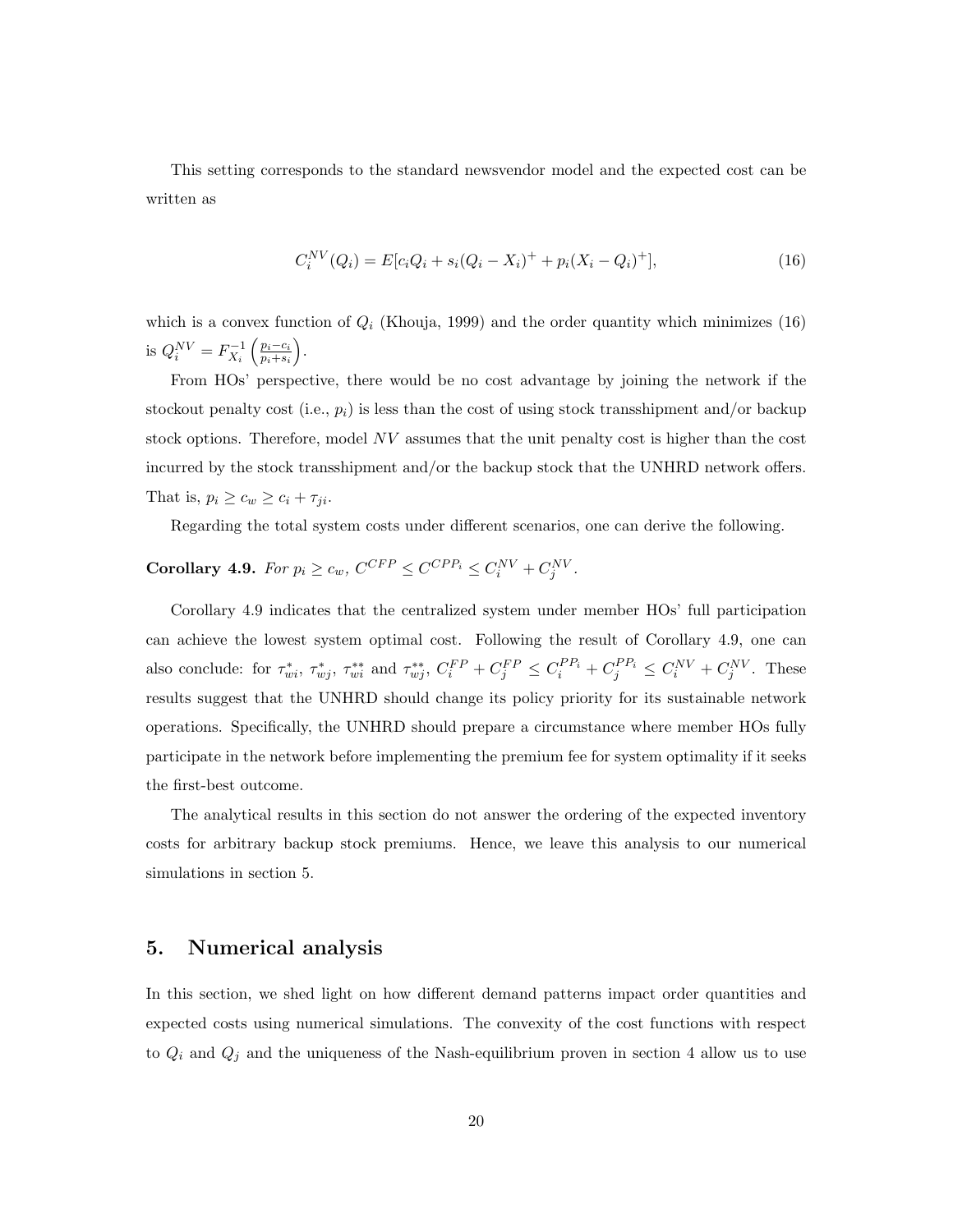a line search to find the intersection of the response function and, hence, the Nash equilibrium procurement quantities.

#### 5.1 Data

Our numerical simulations have been conducted under the assumption that the HOs are symmetric in their cost parameters. From our interviews and UNHRD's real time stock levels (http://www.unhrd.org), we assume that transferable items among HOs are products such as blankets, of which unit procurement costs are relatively similar among HOs, but they are not always perfectly substitutable. The assumption of symmetric costs also allows us to focus on impacts of discrepancies of demand patterns between member HOs on network coordination mechanisms.

Specifically, we explore the impacts of coefficient of variation of demand, *cv*, and correlation of demands,  $\rho$ . A negative correlation can happen if the HOs are competing for supplying items to the same group of beneficiaries. On the other hand, the size of total demand depends on external factors, mainly on the size of the disaster, which implies a positive correlation of demands across HOs.

In order to identify the range of demand *cv*, we evaluated the disaster and emergency relief data of JICA (http://www.jica.go.jp) from 2006 to 2014. For many items *cv* is around 1, and if demand is disaggregated to specific geographical regions, it increases up to 1.5-2. We also observed that the demand distribution is skewed rather than symmetric. Based on this observations, we assume a gamma distribution for demands, which allows us to consider higher levels of coefficients of variation than other distributions, such as the normal distribution.

The parameters presented in Table 3 have been used for our simulations. As Table 3 shows, numerous combinations of demand parameters (i.e.,  $\mu_i$ ,  $cv_i$  and  $\rho$ ) between the two HOs have been used for the simulations. Indexes of HOs in the cost parameters are dropped due to the symmetric cost parameter assumption between the two HOs.

For the procurement cost, *c*, we refer to the unit price of a blanket shown in the UNICEF Supply Catalogue (https://supply.unicef.org). Backup stock cost, *cw*, consists of three components (www.unhrd.org): (1) price that the UNHRD pays to a supplier of backup stock, *c<sup>b</sup>* , (2) the management recovery cost of 7% of the procurement (a standard fee that the UNHRD charges), and (3) transaction costs  $\tau$  incurred by member HOs that use backup stocks. Hence,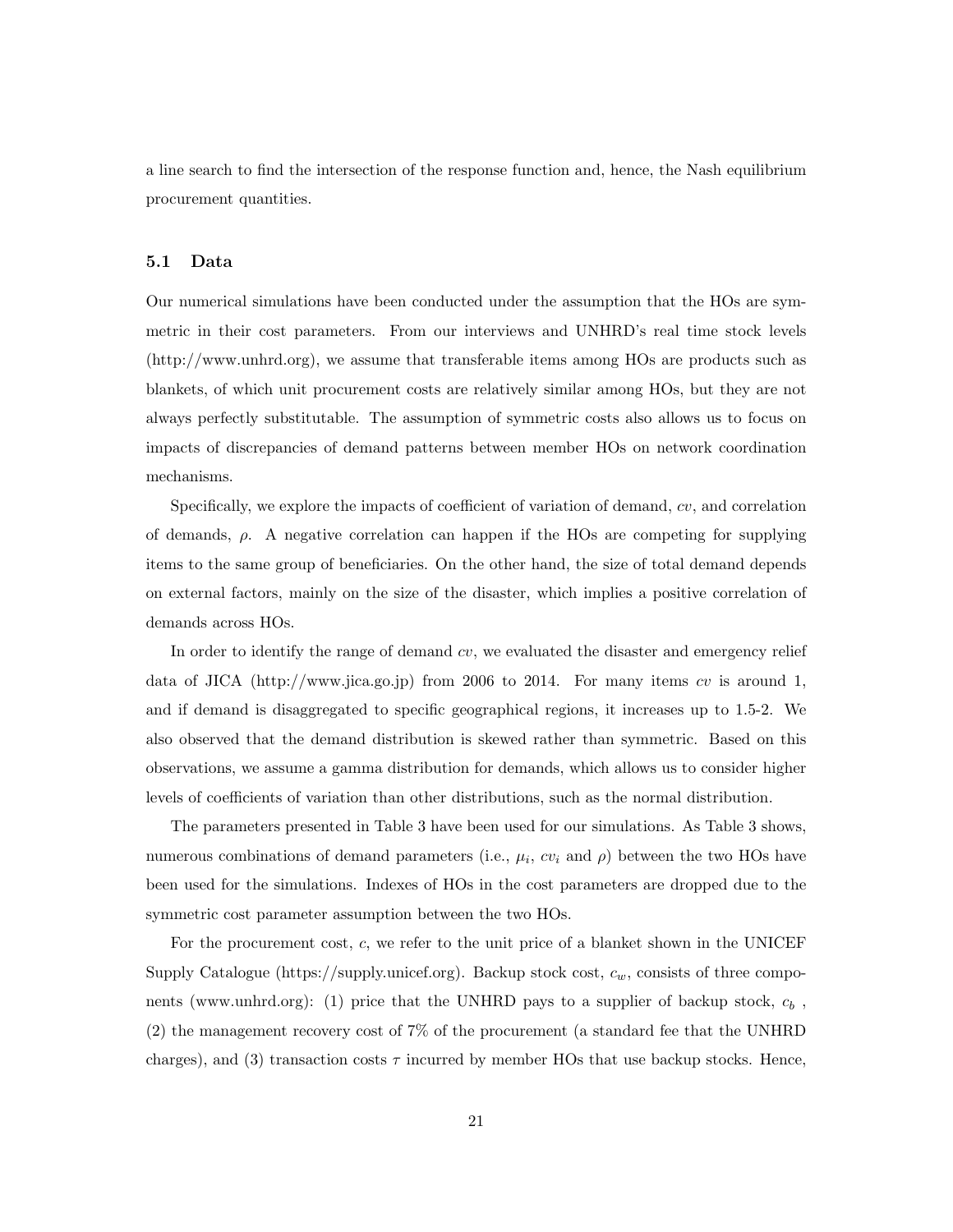Table 3: Demand and cost parameters

| Demand parameters                                                 |                                                                 |  |  |  |
|-------------------------------------------------------------------|-----------------------------------------------------------------|--|--|--|
| Mean demand of HO i and j $\mu_i$ , $\mu_j$                       | $\{50, 100\}$                                                   |  |  |  |
| Coefficient of variation of demand of HO i and j $cv_i$ , $cv_j$  | $\{0.5, 1, 1.5, 2\}$                                            |  |  |  |
| Correlation coefficient of demand of the two HOs $\rho$           | $\{-0.7, -0.3, 0, 0.3, 0.7\}$                                   |  |  |  |
| Cost parameters                                                   |                                                                 |  |  |  |
| Unit procurement cost that a HO bears $c$                         | -5                                                              |  |  |  |
| Unit procurement cost that the UNHRD bears for backup stock $c_b$ | ${5,7,9.3}$                                                     |  |  |  |
| Leftover penalty s                                                | ${0.1, 0.5, 2.5}$                                               |  |  |  |
| Transaction cost $\tau$                                           | $\{0.3,\!0.5,\!0.8,\!1.0,\!1.3,\!1.5,\!1.8,\!2.0,\!2.3,\!2.5\}$ |  |  |  |
| Premium for usage of the UNHRD's backup stock $\tau_w$            | ${0.0, 0.5, 1.0, 1.5, 2.0, 2.5}$                                |  |  |  |



Figure 2: Optimal order quantities in the centralized  $Q_i^{CFP}$  and decentralized systems  $Q_i^{FP}$  with respect to the premium  $\tau_w$ 

we define the backup stock cost as  $c_w \doteq 1.07 \cdot c_b + \tau$ . Reflecting comments in our interviews, base case values of the parameters are set as  $\mu_i = \mu_j = 100$ ,  $c = c_b = 5$ ,  $s = 0.1$ ,  $cv_i = cv_j = 0.5$ and  $\tau = 0.5$ .

#### 5.2 Coordination mechanism

Currently, the UNHRD does not charge a premium for its backup stock service (i.e.,  $\tau_w = 0$ ). Due to the current low backup stock cost, there is a concern that member HOs may depend too much on backup stocks (Schulz, 2009). From the results of Proposition 4.6, we learn that no applicable premium exists under member HO *i*'s partial participation. In this subsection, we focus on identifying key factors for implementation of the premium provided that member HO *i* and *j* both fully participate in the network.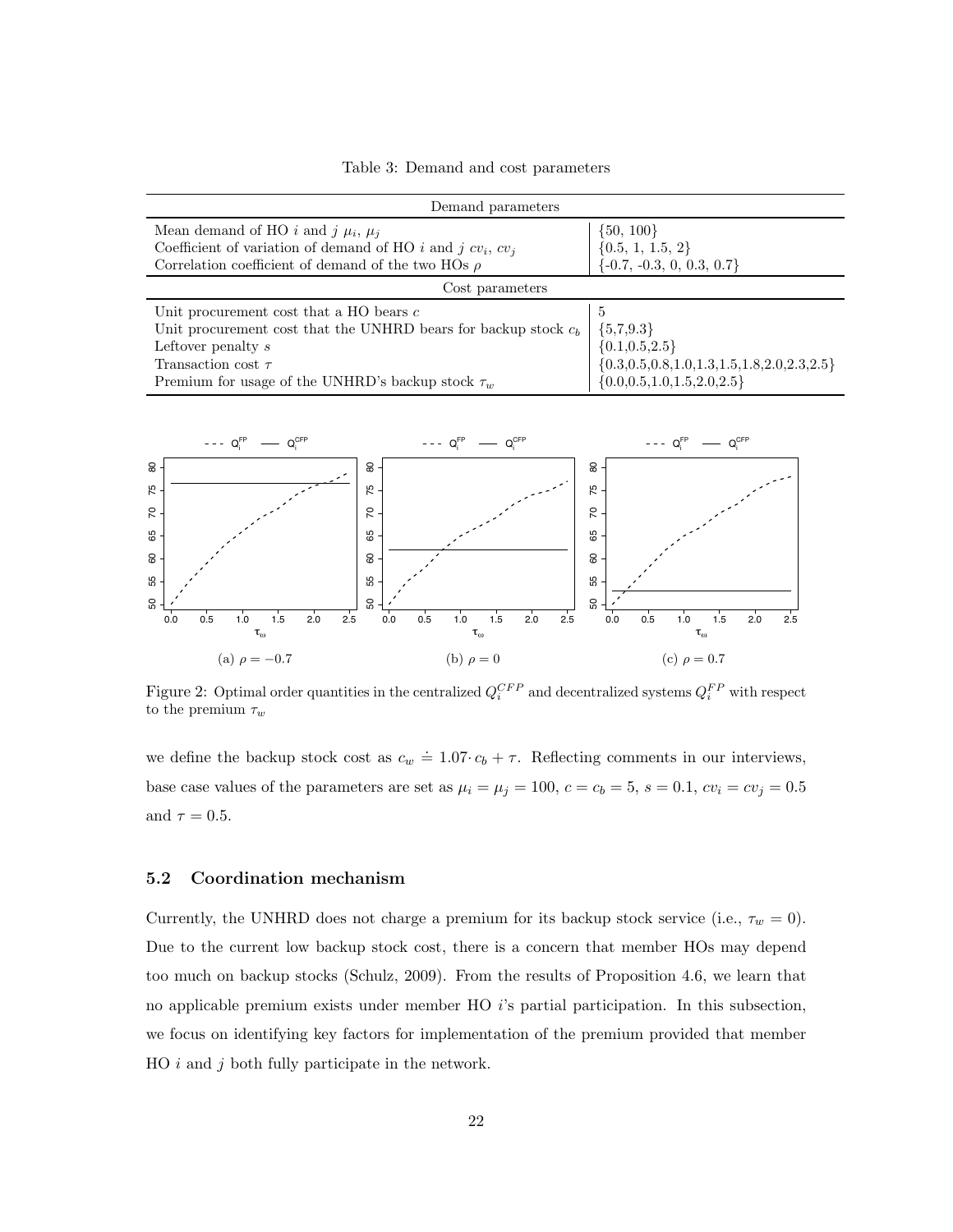**Observation 5.1.** The levels of the premium,  $\tau_w^*$ , for backup stocks where system optimality is *achieved are sensitive to demand correlation,*  $\rho$ . For a positive (negative)  $\rho$ ,  $\tau_w^*$  tends to become *lower (higher) (see Figure 2).*

Figure 2 illustrates the optimal order quantity for HO *i* under case *F P* and *CFP*. As shown in Corollary 4.2, the decentralized optimal procurement quantity  $Q_i^{FP}$  is increasing in  $\tau_w$ . Let  $\tau_w^*$  denote the levels of  $\tau_w$  where the minimum total network cost is achieved (i.e., system optimality), that is, the intersection of the curves of  $Q_i^{FP}$  and  $Q_i^{CFP}$  in the figures. Figure 2 indicates that under the current setting of the UNHRD (i.e.  $\tau_w = 0$ ) system optimality can not be attained.

As Figure 2 shows,  $\rho$  has a major impact on  $\tau_w^*$ . Figure 2 (c) indicates that for  $\rho = 0.7$ system optimality can be achieved at  $\tau_w^* = 0.19$ , which is around 4.75% of *c*. When the demand correlation between the two HOs is positive (i.e.,  $\rho = 0.7$ ), the risk pooling effect from stock transshipment becomes smaller, in which case advantages of the network come from the availability of the UNHRD's backup stock. Thus, from the perspective of system optimality, a relatively low  $\tau_{\omega}^*$  should be set up in such a way that member HOs can use the backup stock option to a large extent. Whereas, as Figure 2 (a) shows, system optimality has been achieved at a level of  $\tau_w$  around 2.2 when  $\rho = -0.7$ . If the demand correlation between the two HOs is negative (i.e.,  $\rho = -0.7$ ), the risk pooling effect from the transshipments is large. A relatively high  $\tau_w^*$  should be set up so that the HOs increase order quantities and use stock transshipments rather than the backup stock option. We have also confirmed that this general trend of  $\tau_w^*$  in  $\rho$ holds for the different levels of  $s$  and  $c_w$ .

As Figure 2 indicates, the trend of  $\tau_w^*$  in  $\rho$  stems from sensitivity differences to  $\rho$  between  $Q_i^{FP}$  and  $Q_i^{CFP}$ . In other words,  $Q_i^{CFP}$  shifts more substantially than  $Q_i^{FP}$  for the different levels of  $\rho$ . Under the current low  $c_w$ , the HOs can secure themselves with the backup stock option in a costless manner, rather than relying on the stock transshipment option. They tend to ignore benefits of risk pooling via stock transshipment and behave (almost) independently of each other. When the HOs tend to behave independently, demand correlation,  $\rho$ , cannot affect their procurement decisions. In contrast, the centralized case (i.e., model *C*) can adapt the system to the change of  $\rho$  more effectively than model  $FP$ , which enables member HOs to fully enjoy benefits of risk pooling. This is why  $Q_i^{CFP}$  is more sensitive than  $Q_i^{FP}$  to the changes of  $\rho$ . The impact of correlation on centralized optimal order quantities has been proven by Dong and Rudi (2004) for normally distributed demands. The simulation results indicate that this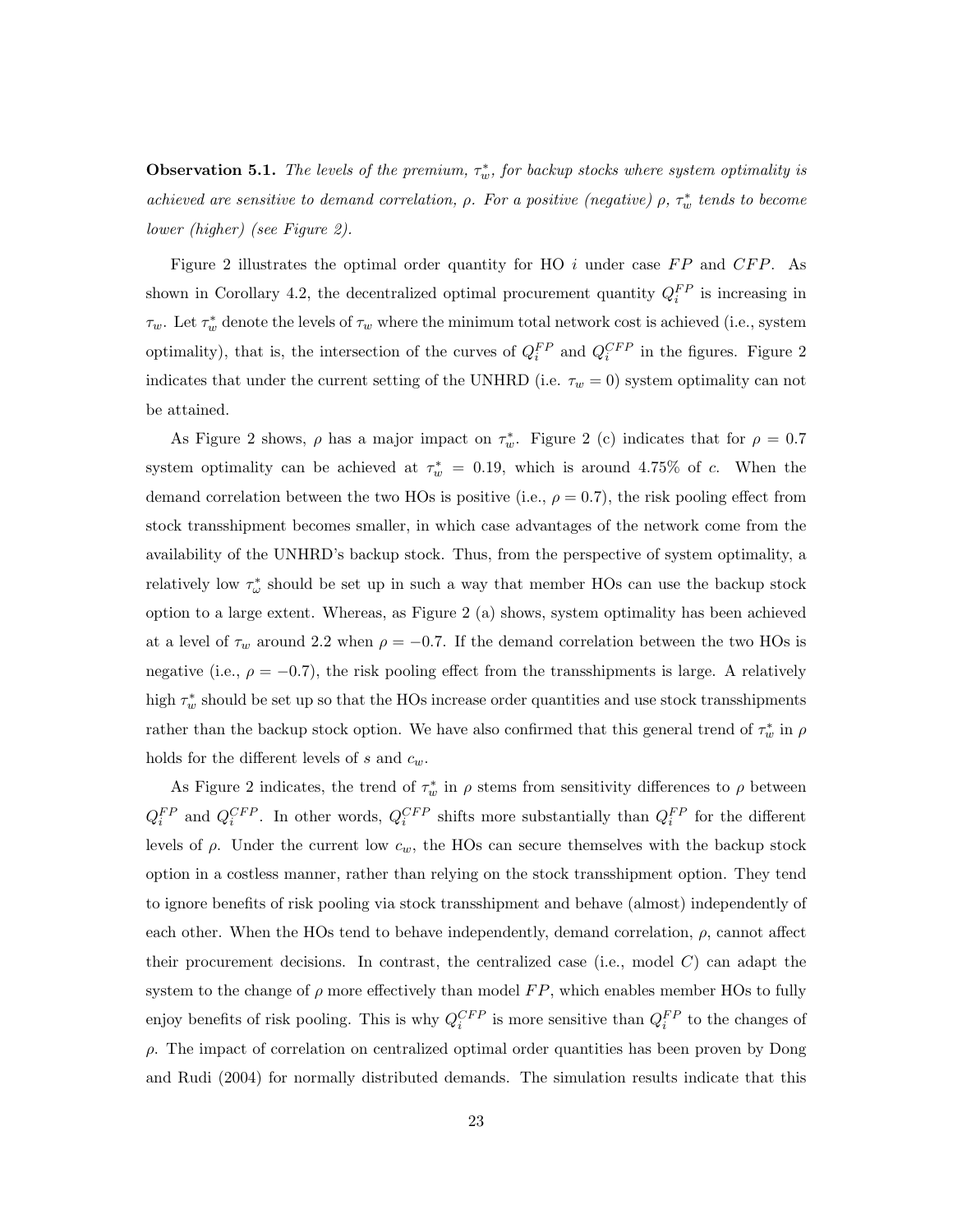

Figure 3: Optimal order quantities in the centralized  $Q_i^C$  and decentralized systems  $Q_i^{FP}$  with respect to the premium  $\tau_w$ , when  $\rho = 0.7$ 

trend holds for demands following a gamma distribution as Figure 2 shows. That is, *QCFP i* decreases as  $\rho$  increases. We have also confirmed that the optimal order quantities decrease more significantly when *c<sup>w</sup>* is low and/or *s* is high. This result is also consistent with Dong and Rudi (2004).

**Observation 5.2.** The levels of the premium,  $\tau_w^*$ , for backup stocks where system optimality *is achieved is relatively insensitive to demand coecient of variation, cv, compared to demand correlation,*  $\rho$  *(see Figure 3).* 

Figure 3 shows, the levels of  $\tau_w^*$  are relatively consistent regardless of the *cv* levels. This result is caused by the fact that  $Q_i^{FP}$  and  $Q_i^{CFP}$  shift downward in similar magnitude as  $cv$  increases, which implies that the decentralized system (i.e., model FP) reacts to demand variability as effectively as the centralized system (i.e., model  $C$ ). Our simulation has confirmed that this trend also holds for different levels of  $\tau$ , *s* and  $\rho$ .

#### 5.3 Impacts of members' rationing decision

Our interviews reveal that cost efficiency does not always motivate member HOs to fully participate in the UNHRD network. Some member HOs are substantially reducing the ratio of their stocks in warehouses of the UNHRD due to several impediments that the network has, for examples, long lead times for restocking and lack of traceability.

As Proposition 4.6 indicates, under a member HO's partial involvement in the network, there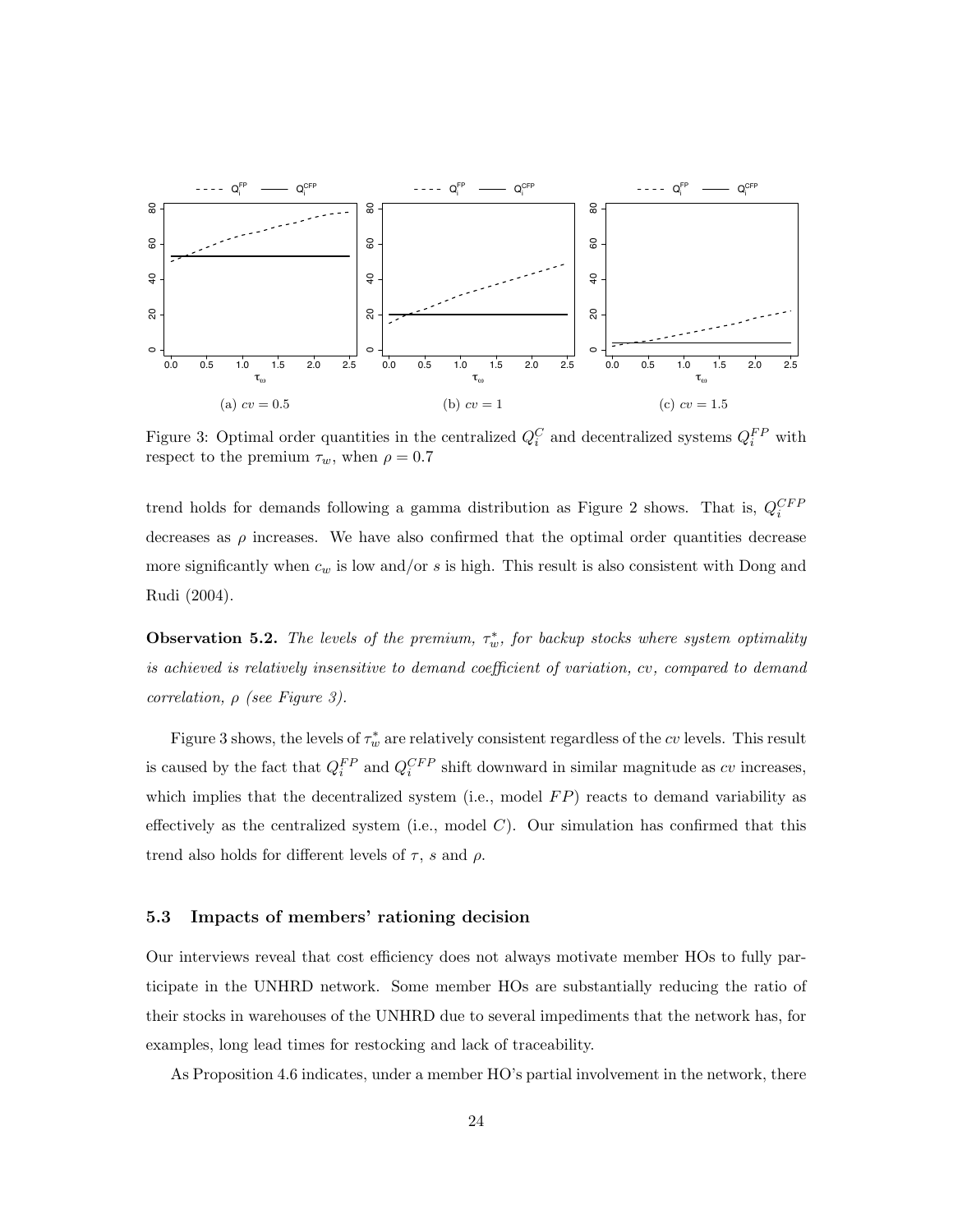is no applicable premium that achieves system optimality. However, considering the current situation where member HOs have different levels of involvement to the network, a question would arise: what if the premium is implemented under the circumstance of member HOs' partial involvement? The numerical experiments in this section would answer this question.



Figure 4: Expected cost  $C_i^{FP}$ ,  $C_i^{PP_i}$ ,  $C_j^{PP_i}$  with respect to the premium  $\tau_w$ 



Figure 5: Expected optimal cost  $C_i^{FP}$ ,  $C_i^{PPi}$ ,  $C_j^{PPi}$  with respect to the premium  $\tau_w$ : high procurement cost for backup stock, that is,  $c_w = 10.5$ .

The impacts of member HOs' rationing decision (i.e., either storing at UNHRD's or storing at members' own warehouses and just using the network for borrowing) on member HOs' expected total inventory costs are shown in Figure 4. It presents the expected optimal cost of HO *i* and *j* with respect to the backup stock premium  $\tau_w$  under model  $FP$  and  $PP$ . Figures 4 indicates that fully participating HO  $j$  enjoys lower expected inventory cost under  $FP$  than  $PP_i$ ; that is,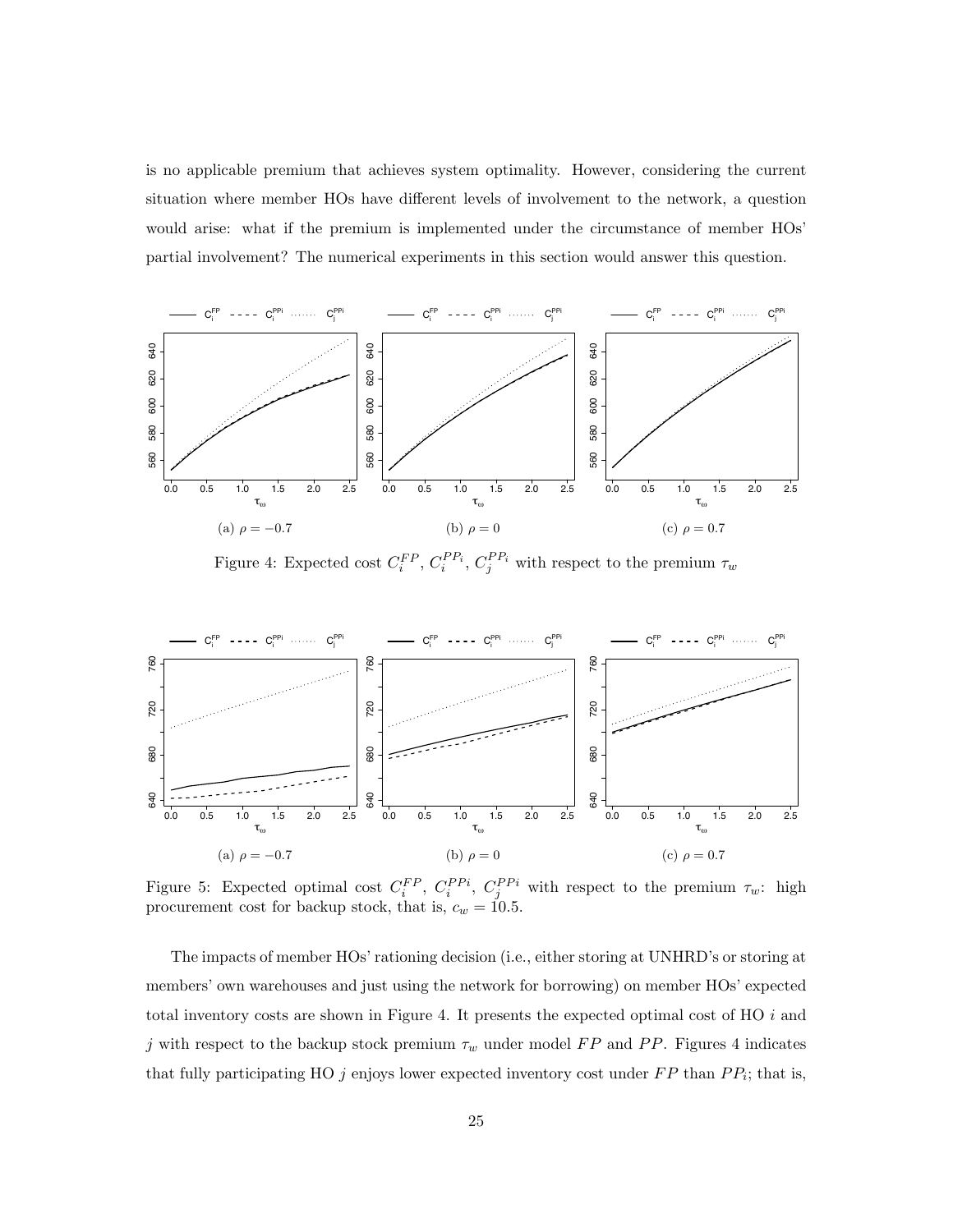$C_j^{PP_i} \geq C_j^{FP}$  for any  $\tau_w$  and  $\rho$ . However, this trend is not true for partially participating HO *i*. HO *i*'s cost under model  $PP_i$ ,  $C_i^{PP_i}$ , can be higher (Figure 4 (a)) or lower (Figure 5) than its  $\cosh$  under model  $FP$ ,  $C_i^{FP}$ .

Observation 5.3. *Member HO i, which does not store stocks in warehouses of the UNHRD but just uses the network for borrowing, tends to enjoy lower expected inventory costs than member HO j*, which stores all its stocks at warehouses of the UNHRD (i.e.,  $C_i^{PPi} < C_j^{PPi}$ ). The cost discrepancy between the two member HOs tend to: (1) be smaller as demand correlation,  $\rho$ , *increases; and (2) be enlarged as the premium for backup stocks,*  $\tau_w$ *, increases (see Figures 4 and 5).*

Interestingly, HO *i* could enjoy a larger cost-saving benefit than HO *j* under the model  $PP_i$ if the UNHRD implements a premium fee (i.e.,  $\tau_w > 0$ ). We call this advantage of HO *i* free*rider benefits*. Comparing Figure 4 with Figure 5, one can recognize that a higher backup stock cost in Figure 5 would increase HO *i*'s free-rider benefit. The free-rider benefit decreases as  $\rho$ increases. This is because the risk pooling effect associated with the UNHRD network decreases when both of the HOs' demands have a similar trend (i.e.,  $\rho > 0$ ). If additional fixed costs (e.g., administrative costs for running HO *i*'s own warehouse) are included into our model, then the free-rider benefit might become a minor issue. Nonetheless, the results indicate that the network has an intrinsic risk that would encourage member HOs' partially-participating behavior. This intrinsic weakness of the system is considered to somewhat explain why currently some HOs are reducing the ratio of stocks in the UNHRD and are relying on borrowing stocks from other member HOs.

Our simulation also has revealed that a high left-over penalty (e.g., *s* is more than 50% of *c*) would prevent HO *i* from being a free-rider, effect of which, however, is canceled out if a system coordinator sets up a high backup stock cost,  $(c_w$  is more than 100% of *c*). This is because a higher backup stock cost drives the HOs to increase their procurement rather than rely on the UNHRD's backup stocks. In the meanwhile, only HO *i* can enjoy benefits of stock transshipment from HO *j*.

Lastly, we compare  $C^{FP}$  with the expected cost of a stand-alone HO under model NV (i.e.,  $C^{NV}$ ).

Observation 5.4. *A member HO's expected inventory cost under the full participation setting,*  $C_i^{FP}$ , is lower than the cost under the stand-alone setting,  $C_i^{NV}$ .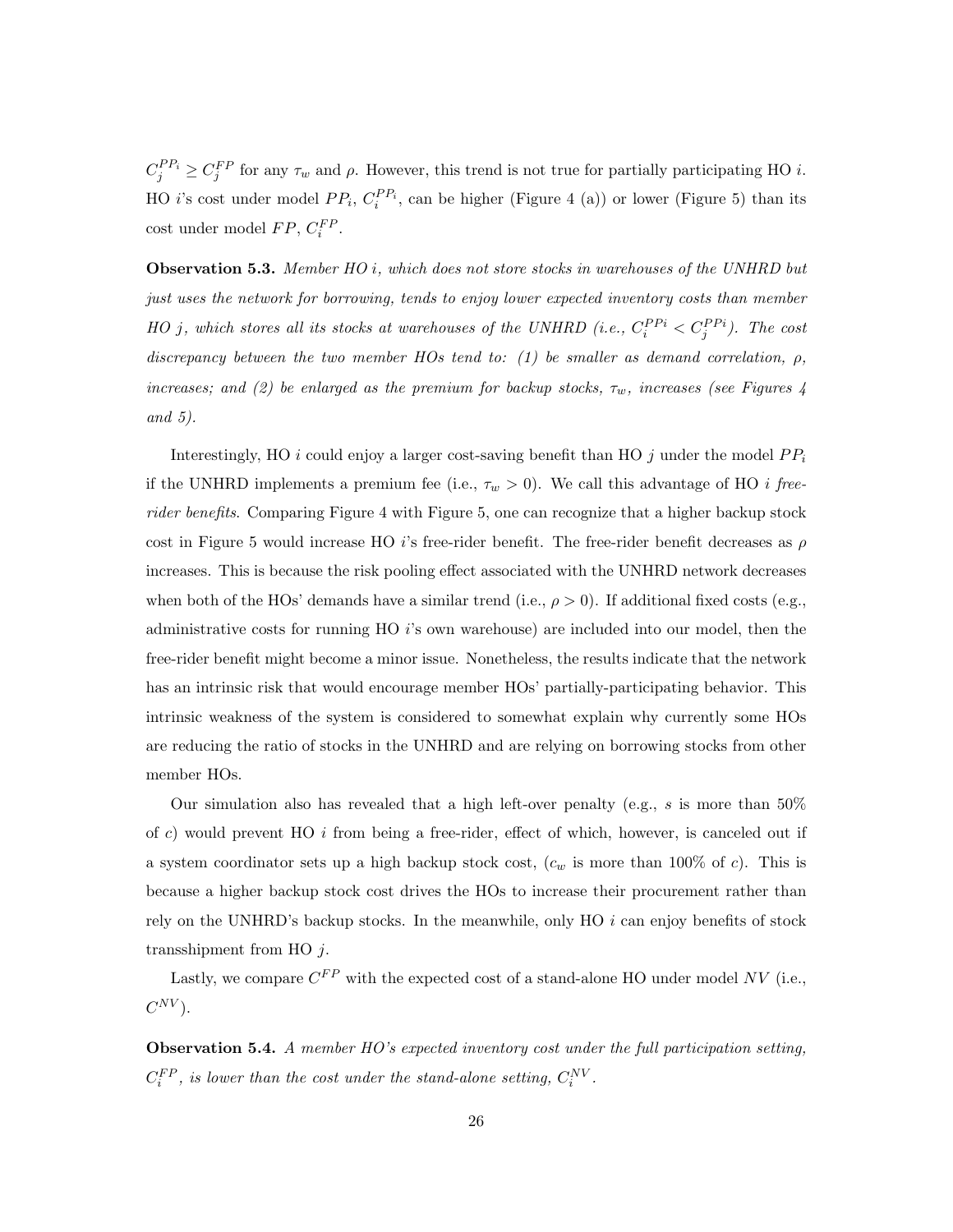We have confirmed from our simulations that the result of Observation 5.4 holds even if penalty costs of stockout are rather low (e.g.  $p = 10$ ). This result is also consistent with comments of interviewee HOs, in which they explained that the cost efficiency is a major reason for joining the network.

### 6. Extension to multiple HOs

In previous sections, analysis has been conducted based on a setting with two HOs. The question still has remained unanswered whether the general trend of the results is robust with respect to the number of member HOs. To answer this question, this section presents a brief extension to a setting with more than two HOs in the system, where some member HOs are fully participating in the system and the rest of them are partially participating. Let *N* denote the total number of member HOs in the system. Let  $i, j = 1, ..., n, ..., N$  where  $i \neq j$  as indexes of member HOs, assuming that the first *n* HOs store their stocks in warehouses of the UNHRD  $(i.e., i = 1, ..., n)$  and the last  $N - n$  HOs do not store their stocks there. That is, stocks can be transshipped only from HOs  $i = 1, ..., n$  to HOs  $i = 1, ..., N$ . When all *N* HOs store their stocks in warehouses of the UNHRD (i.e.  $n = N$ ), we denote it as  $FP<sup>N</sup>$  since this case corresponds to the full participation model. If at least one member HO does not store its stocks in warehouses of the UNHRD, (i.e.  $n \neq N$ ), then we denote this case as  $PP^{N,n}$  since this falls into the partial participation model.

Analyzing such a system with more than two decentralized agents is known to be a nontrivial task (Rudi et al., 2001; Huang and Sošić, 2010; Shao et al., 2011). First, an allocation rule for stock transshipment between member HOs has to be defined for assigning the leftovers to HOs with shortages. Referring to Huang and Sosic  $(2010)$ , the following proportional allocation rule is applied to our models. Under this allocation rule, the amount that HO *i* receives via transshipments is  $TI_i = \min(TL, TS)(X_i - Q_i)^+/TS$ , where  $TS = \sum_{i=1}^{N} (X_i - Q_i)^+$  is the total stock deficits which may be covered by transshipment and  $TL = \sum_{i=1}^{n} (Q_i - X_i)^+$  is the total excess stocks which can be used for transshipment. The first term,  $min(TL, TS)$ , is the total amount of stocks which can be transshipped. This term is multiplied by the proportion of HO  $i$ 's stock deficits to the total deficits. Similarly, the quantity that HO  $i$  transships out is  $TO_i = \min(TL, TS)(Q_i - X_i)^+/TL$  for  $i = 1, ..., n$  and  $TO_i = 0$  for  $i = n + 1, ..., N$ .

After realizing the amount of stock transshipment, HO  $i$  might either have leftovers  $L_i =$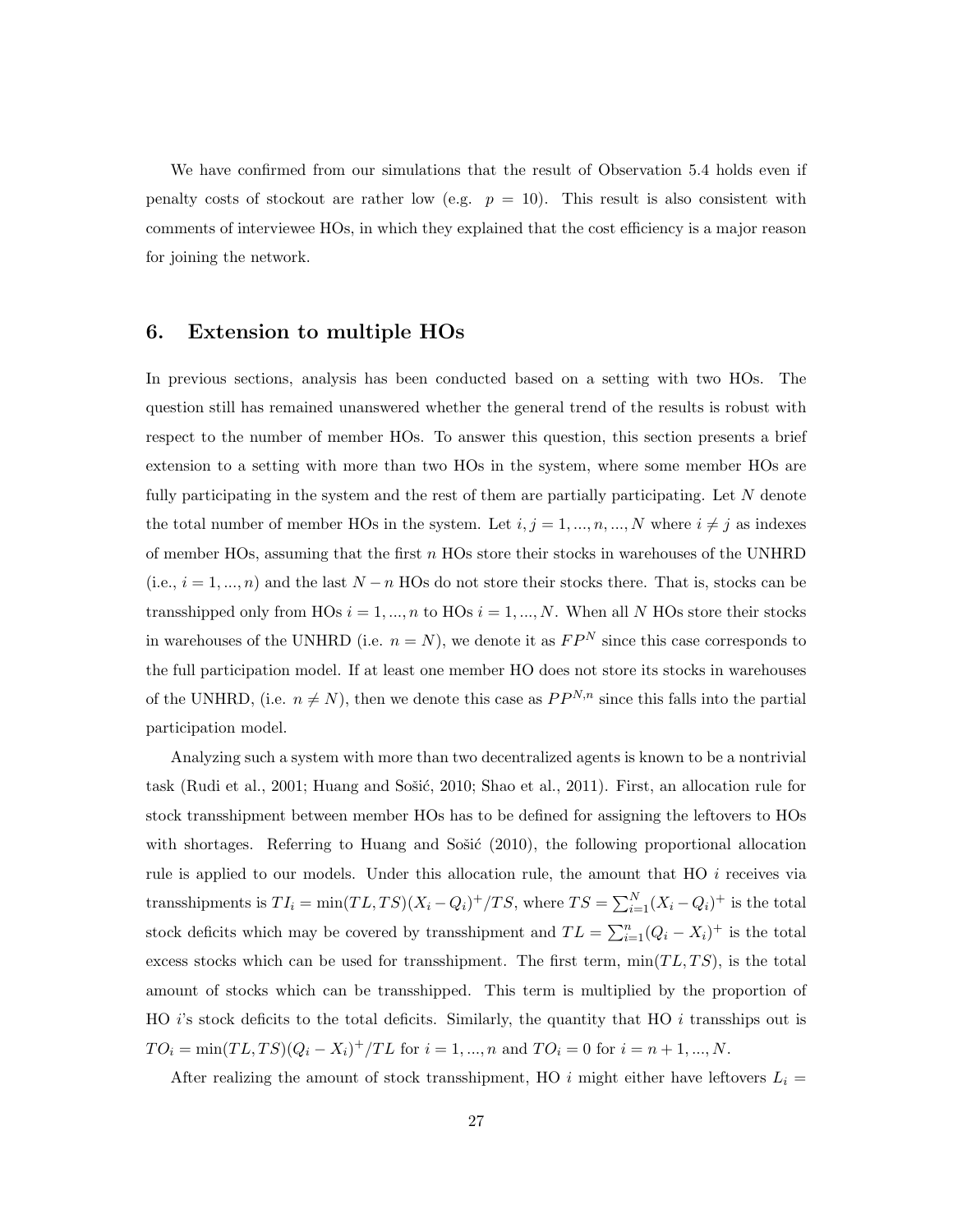$(Q_i - X_i - TO_i)^+$  or need to purchase backup stocks as many as  $S_i = (X_i - Q_i - TI_i)^+$ . The total expected cost incurred by HO *i* for model  $k \in \{FP^N, PP^{N,n}\}$  is

$$
C_i^k = E[c_i Q_i + s_i L_i + (c_i + \tau_{ji}) T I_i + (c_w + \tau_{wi}) S_i],
$$
\n(17)

where  $i \neq j$ .

For the simplicity of analysis, our numerical experiments in this section assume that member HOs are symmetric in their cost and demand parameters. Under the proportional allocation rule and symmetric setting, the HOs that store their stocks in the UNHRD have the same equilibrium order quantities i.e.,  $Q_i^{PP^{N,n}} = Q_j^{PP^{N,n}}$  for  $i, j = 1..., n$ , and consequently the same expected costs. Similarly, all HOs that do not store their stocks in the UNHRD have the same equilibrium values where  $Q_i^{PP^{N,n}} = Q_j^{PP^{N,n}}$  for  $i, j = n + 1..., N$ .

Our numerical experiments for the *N*-HOs setting confirm that the general trend of our results holds. In particular, the optimal procurement quantities  $Q_i^{FPN}, Q_i^{PPN,n}, i = 1...N$  are increasing in the premium  $\tau_{wi}$  (Corollary 4.2 and 4.5) for  $N \geq 2$ . Additionally, for model  $FP<sup>N</sup>$  the optimal levels of premiums for backup stocks which achieve system optimality,  $\tau_w^*$ , are sensitive to demand correlation  $\rho$  (Observation 5.1) and insensitive to demand coefficient of variation *cv* (Observation 5.2).

In addition, the numerical experiments in this section reveal impacts of the number of member HOs on the UNHRD's coordination mechanism as follows:

### **Observation 6.1.** The optimal premium charge  $\tau_w^*$  increases as N increases (see Figure 6).

In other words, increasing number of member HOs tends to lower their stocks whereas system optimal stock levels increase. The result implies public good characteristics of inventories, in which each member HO would benefit from more stocks in the system, but each wants others to invest them. The public good characteristics of inventories are also observed in a vertical cooperation setting (Cachon and Zipkin, 1999). We also confirm that the expected inventory costs (i.e.,  $C_i^{FPN}$  and  $C^{CFP N}/N$ ) decrease as *N* increases.

Our numerical analysis confirms that for model  $PP^{N,n}$  the equilibrium order quantities and costs are sensitive to the total number of HOs *N* as well as to the proportion of HOs storing in the UNHRD,  $n/N$ . Specifically, as a result that transshipment opportunities increase in  $n/N$ , the following is observed in our numerical analysis: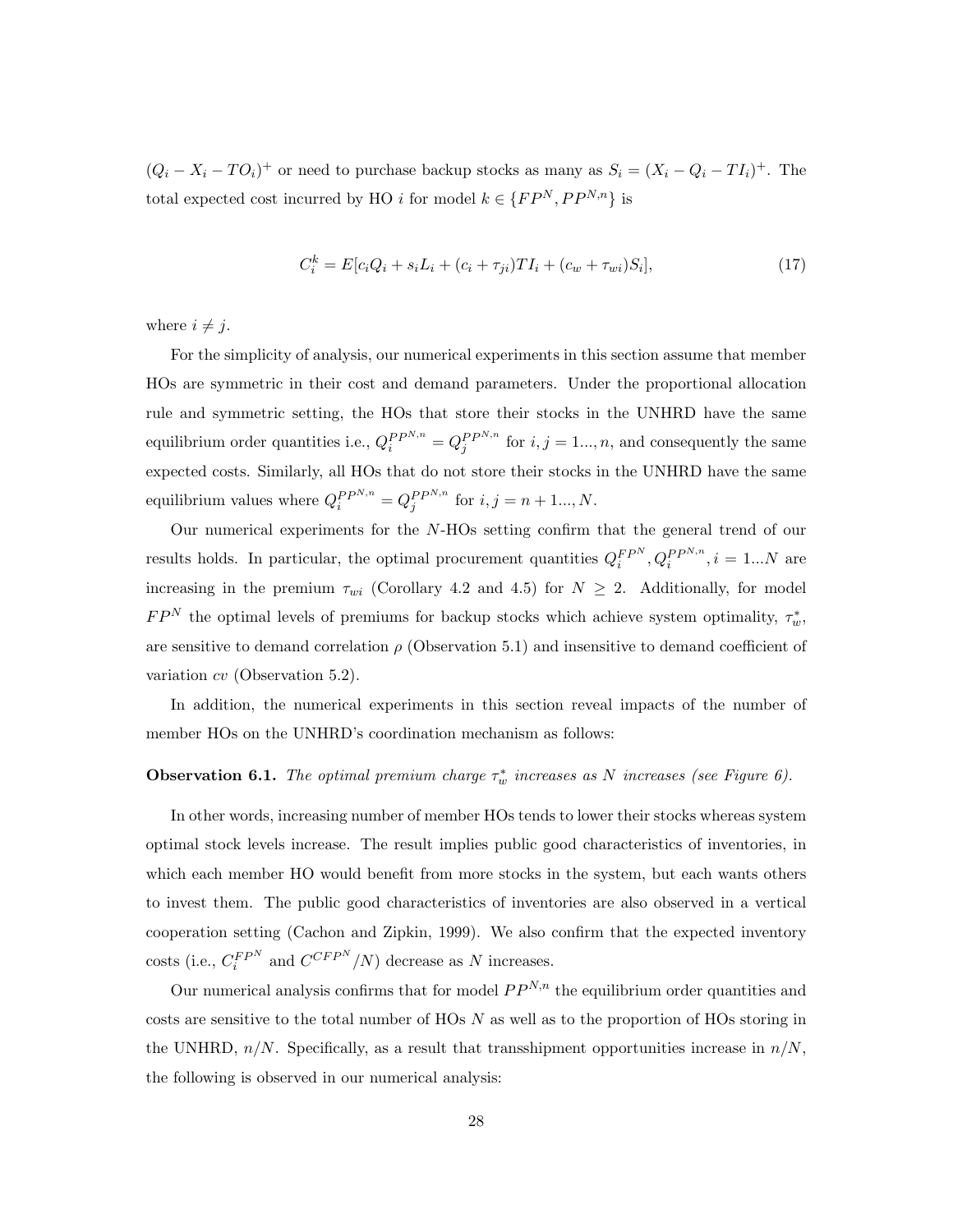

Figure 6: Optimal order quantities  $Q_i^{CFP^N}$  and  $Q_i^{FP^N}$  with respect to  $\tau_w$  with correlation  $\rho = \rho_{ij}$  $0, i, j = 1...N, i \neq j$  for  $N = 2, 4, 8$ .



Figure 7: Expected cost of HO  $i > n$ ,  $C_i^{PP^{N,n}}$  compared to HO  $j \leq n$ ,  $C_j^{PP^{N,n}}$  with respect to  $\tau_w$ ,  $\rho = 0$  and  $N = 4$ .

Observation 6.2. *The equilibrium order quantities decrease as n/N increases.*

Figure 7 shows impacts of *n* on the expected inventory costs of the HOs for a fixed *N*. As shown in the figure, expected costs of the HOs decrease in *n*. Figure 7 also displays that the free-rider benefits of HOs  $i = n + 1, \ldots, N$  increase in  $\tau_w$  and decrease in  $\rho$ , which are consistent with the results in section 5.3.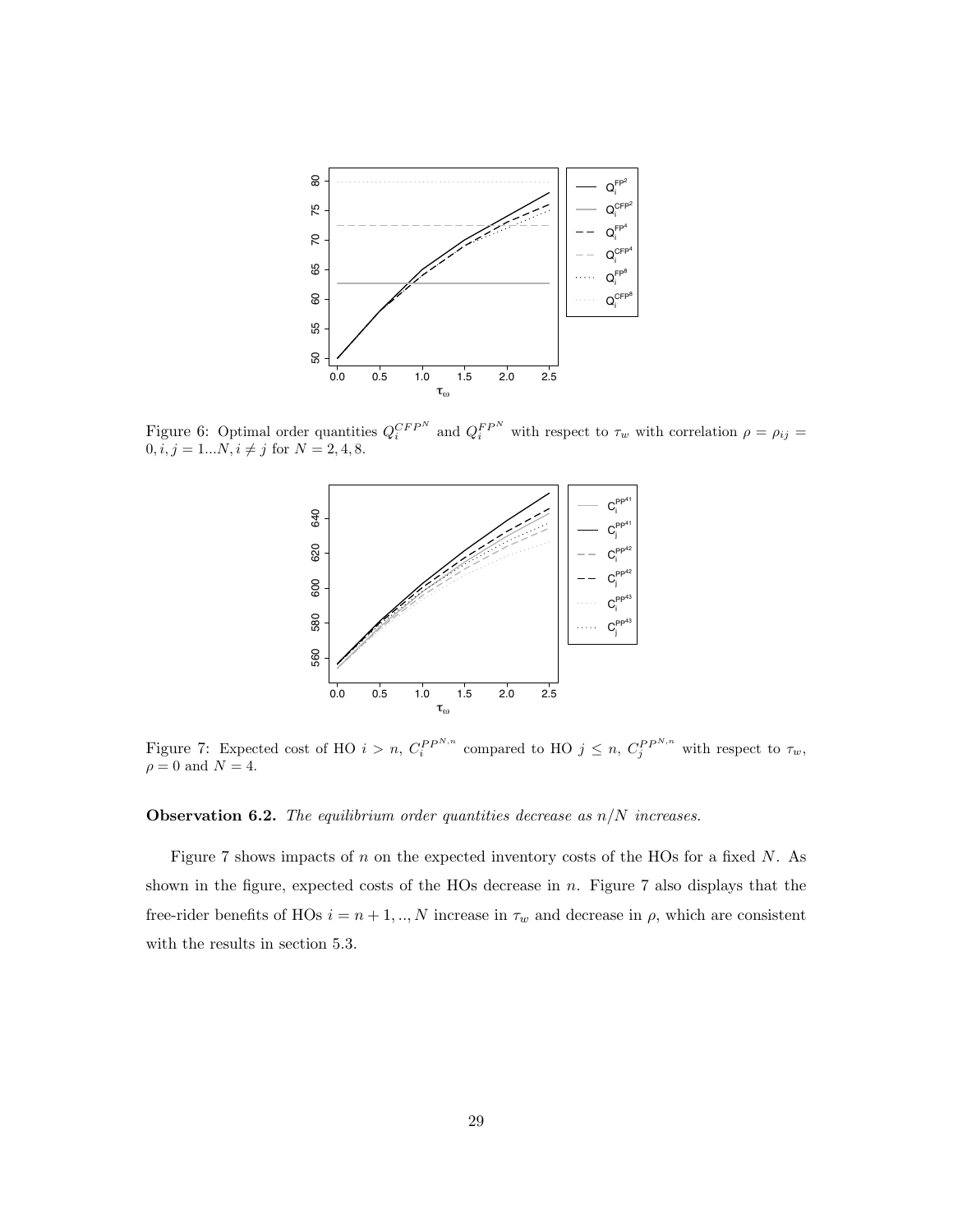# 7. Summary and Discussion

The present work makes a unique contribution to the studies of not-for-profit operations management in that it sheds light on a governance mechanism to control a lateral stock transshipment system in humanitarian sectors. We have presented an analytical framework to explore horizontal cooperation between HOs for their inventory management. This type of cooperation is observed in the UNHRD, International Federation of Red Cross and Red Crescent Societies (IFRC) and European Community Humanitarian Aid Department (ECHO). We have especially focused on the UNHRD network because the network specializes in disaster response operations, is growing rapidly in terms of number of member HOs and has a more holistic horizontal cooperation in inventory management, including stock transshipment and backup stocks. Currently, the UNHRD does not take any measures for system optimality although they are subject to a tight budget constraint. Our analytical and numerical results indicate that behaviors of member HOs do not necessarily align with the UNHRD's expectation, which is consistent with our interview results. To identify key factors that achieve system optimality, we have proposed the premium fee for backup stocks, which satisfies the three conditions (i.e., direct controllability, no financial burden, and potential revenue source).

Our results suggest several managerial recommendations for the UNHRD. As long as every member HO has stocks to loan in warehouses of the UNHRD, charging the premium would achieve the first-best system optimality. The result implies that the UNHRD should resolve current impediments which induce some member HOs' partial-participating behaviors before implementing the premium if it seeks to achieve the first-best system optimality. Otherwise, implementing the premium would lead partially-participating HOs to enjoy a free-rider benefit. This partially-participating HOs' advantage would accelerate member HOs' reduction of their stock ratio in UNHRD's warehouses, which may eventually compromise the functioning of stock transshipment between member HOs. The UNHRD is currently considering transferring the authority of restocking decisions from member HOs to the UNHRD for more efficient and effective network operations. This new restocking policy is somewhat similar to our centralized models. Compared with this new restocking policy, charging the premium fee that we propose appeals more to individual member HO's self-enforcing motivation. The UNHRD should consider which measure is more appropriate from the perspective of efficiency, effectiveness and equity between member HOs and the UNHRD. Our research also reveals a key indicator for levels of the pre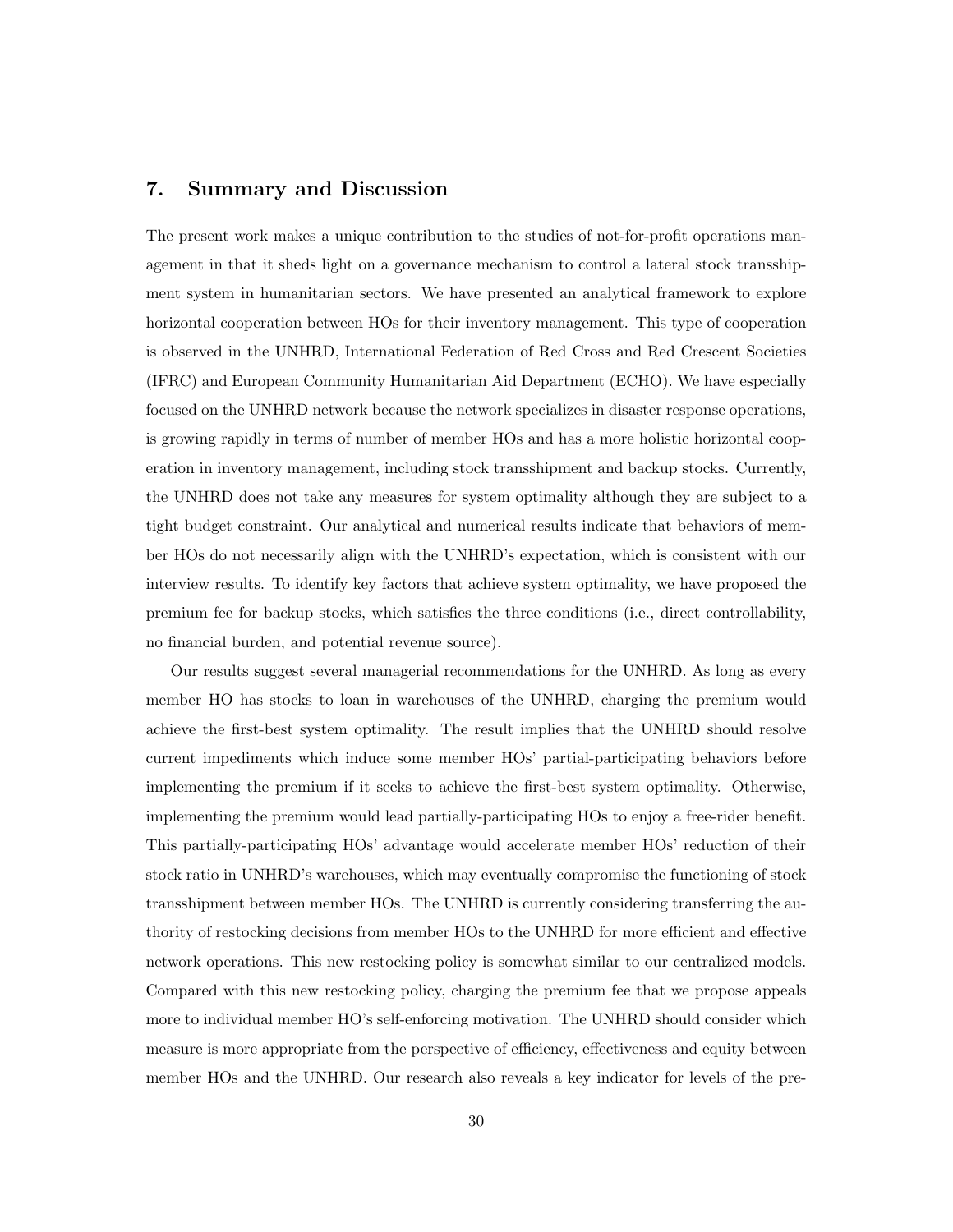mium for system optimality. The UNHRD should select an appropriate premium level before disasters occur based on information about demand correlations between member HOs. In this respect, the UNHRD should also collect detailed and sufficient data on demand for relief items that individual member HOs store in warehouses of the UNHRD.

Our research also proposes several managerial recommendations for the HOs. HOs would enjoy cost-saving benefits by participating in the UNHRD network as long as they adjust their order quantities depending on levels of the premium. For a higher (lower) premium, member HOs should increase (decrease) their order quantities. From an individual member HO's viewpoint, behaving as a partial participant is economically rationalized especially if they have own warehouses and/or partnerships with private logistics companies (sometimes on a pro-bono basis), which is common among large HOs. Partial participants could enjoy a lower expected inventory cost than full participants. However, member HOs should keep in mind that the advantage of partially-participating behavior is diminishing as the trend of member HOs' demands becomes similar. They should carefully analyze demand patterns of disaster relief items which other member HOs store in warehouses of the UNHRD. The real time reports on member HOs' stocks provided by the UNHRD are a useful information source for them.

In closing the paper, we highlight four avenues for future research. The current model ignores the impact of member HOs' budget flexibility. Many HOs face several challenges of earmarked funds. How budget flexibility affects performance of horizontal cooperation is an important future research area. Secondly, considering the rapidly growing number of member HOs, how capacity of the UNHRD's warehouses and backup stock constraints affect horizontal cooperation is an important area for further research. Thirdly, a result obtained from the current model indicates that the UNHRD cannot set an applicable premium for backup stocks if some member HOs do not store their stocks in UNHRD's warehouses. The UNHRD may not have the authority to require member HOs to store a minimum stock level in UNHRD's warehouses. Exploring other coordination mechanisms under member HOs' partial involvement in the network is also an important future research area. Lastly, in the analysis of the multi-HOs case, comparing results between different stock allocation rules would be a promising research extension.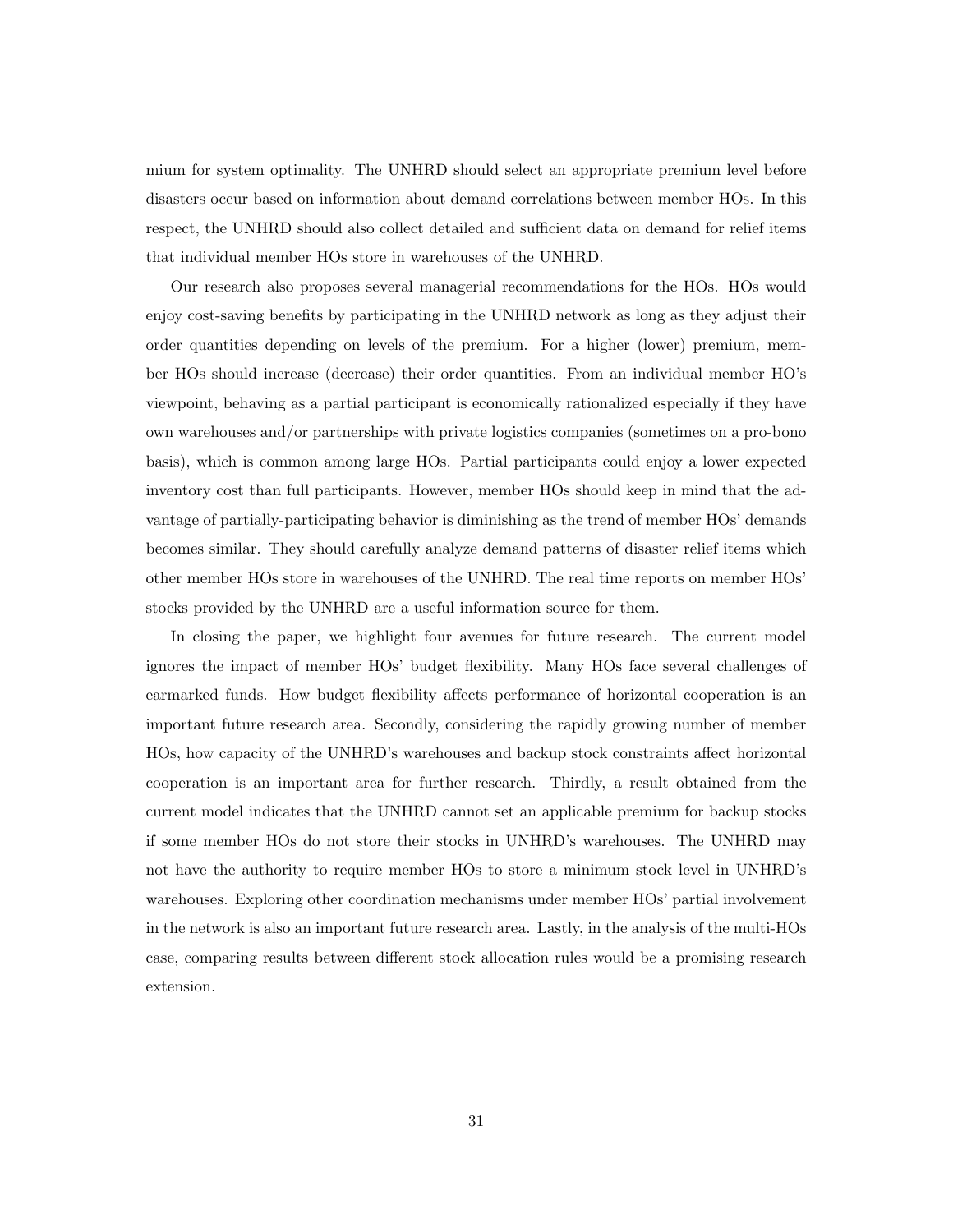# Acknowledgement

We are grateful to all our interviewees for their time and the insights with which they provided us. We would also like to thank Mr. Pierre Honnorat (UNHRD), the editor and the anonymous reviewers for their valuable feedbacks. This research is partially funded by the Austrian Science Fund (FWF): Project 26015.

# References

- Anupindi, R., Y. Bassok, E. Zemel. 2001. A general framework for the study of decentralized distribution systems. *Manufacturing & Service Operations Management*, 3 (4), 349–368.
- Balcik, B., B. M. Beamon, C. C. Krejci, K. M. Muramatsu, M. Ramirez. 2010. Coordination in humanitarian relief chains: practices, challenges and opportunities. *Internatioanl Journal of Production Economics*, 126 (1), 22–34.
- Beamon, B. M., S. A. Kotleba. 2006a. Inventory management support systems for emergency humanitarian relief operations in South Sudan. *The International Journal of Logistics Management*, 17 (2), 187–212.
- Beamon, B. M., S. A. Kotleba. 2006b. Inventory modelling for complex emergencies in humanitarian relief operations. *International Journal of Logistics: Research and Applications*, 9 (1), 1–18.
- Brandenburger, A., H. Stuart. 2007. Biform games. *Management Science*, 53 (4), 537 549.
- Cachon, G. P. 2001. Stock wars: inventory competition in a two-echelon supply chain with multiple retailers. *Operations Research*, 49 (5), 658–674.
- Cachon, G. P., S. Netessine. 2006. Game theory in supply chain analysis. *Tutorials in Operations Research: Models, Methods, and Applications for Innovative Decision Making*, 200–233.
- Cachon, G. P., P. H. Zipkin. 1999. Competitive and cooperative inventory policies in a two-stage supply chain. *Management Science*, 45 (7), 936–953.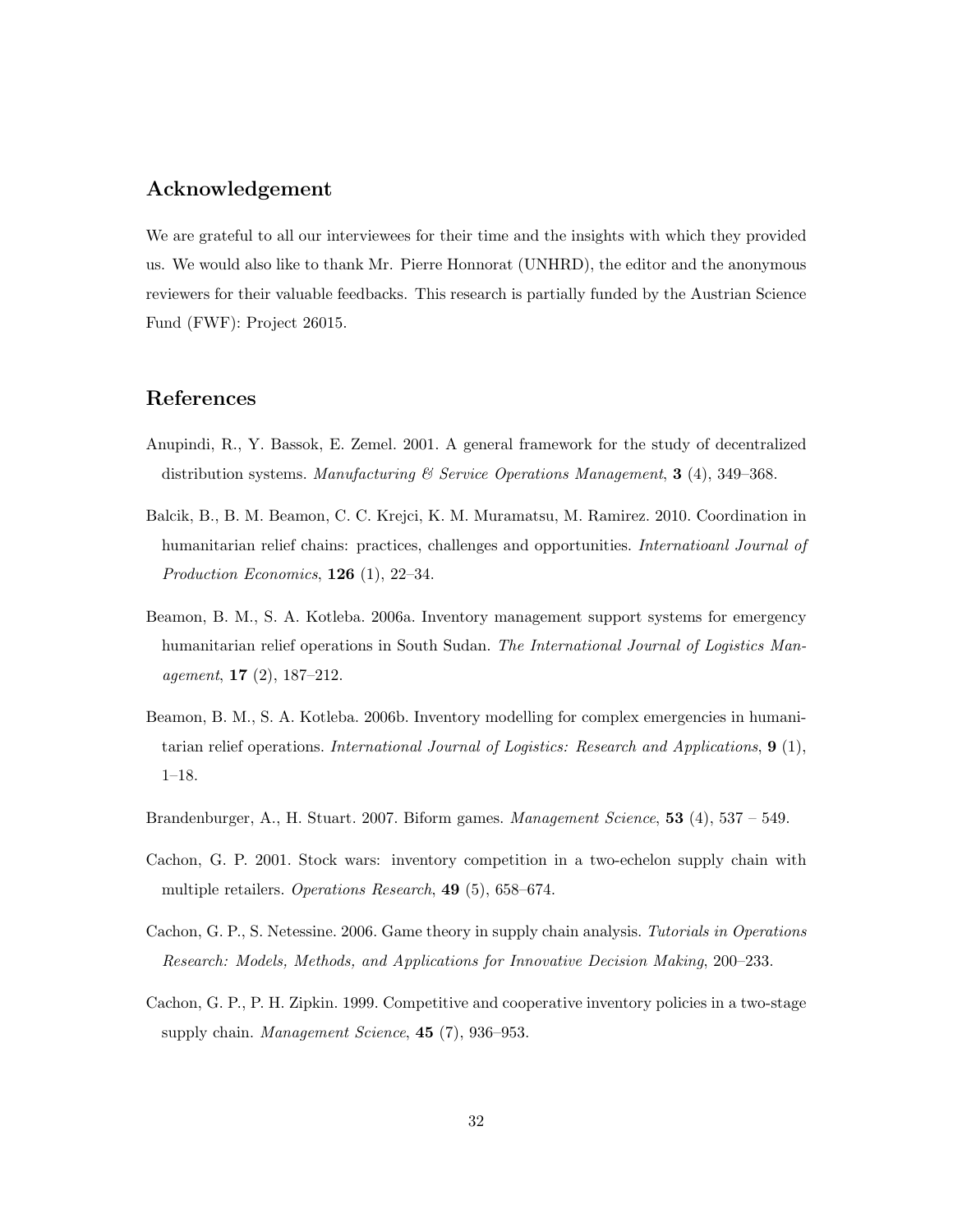- Chen, F., A. Federgruen, Y.-S. Zheng. 2001. Coordination mechanisms for a distribution system with one supplier and multiple retailers. *Management Science*, 47 (5), 693–708.
- Coles, J., J. Zhuang. 2011. Decisions in disaster recovery operations: a game theoretic perspective on organization cooperation. *Journal of Homeland Security and Emergency Management*,  $8(1).$
- Coles, J. B., J. Zhuang, J. Yates. 2012. Case study in disaster relief: A descriptive analysis of agency partnerships in the aftermath of the january 12th, 2010 haitian earthquake. *Socio-Economic Planning Sciences*, 46 (1), 67–77.
- Cruijssen, F., W. Dullaert, H. Fleuren. 2007. Horizontal cooperation in transport and logistics: a literature review. *Transportation Journal*, 46 (3), 22–39.
- Davis, B., Lauren, F. Samanlioglu, X. Qu, S. Root. 2013. Inventory planning and coordination in disaster relief efforts. *International Journal of Production Economics*, 141 (2), 561 – 573.
- Dong, L., N. Rudi. 2004. Who benefits from transshipment? exogenous vs. endogenous wholesale prices. *Management Science*, 50 (5), 645–657.
- Ergun, Ö., L. Gui, J. L. Heier Stamm, P. Keskinocak, J. Swann. 2014. Improving humanitarian operations through technology-enabled collaboration. *Production and Operations Management*, 23 (6), 1002–1014.
- Feng, Q., J. Shanthinkumar, George. 2016. Not-for-profit operations management. In Sushil G. and M. Starr, ed. *Routledge Companion for Production and Operations Management,* Chapter 27.
- Gatignon, A., L. N. Van Wassenhove, A. Charles. 2010. The Yogyakarta Earthquake: Humanitarian relief through IFRC's decentralized supply chain. *International Journal of Production Economics*, 126 (1), 102–110.
- Granot, D., G. Sošic. 2003. A three-stage model for a decentralized distribution system of retailers. *Operations Research*, 51 (5), 771 – 784.
- Hu, X., I. Duenyas, R. Kapuscinski. 2007. Existence of coordinating transshipment prices in a two-location inventory model. *Management Science* , 53 (8), 1289–1302.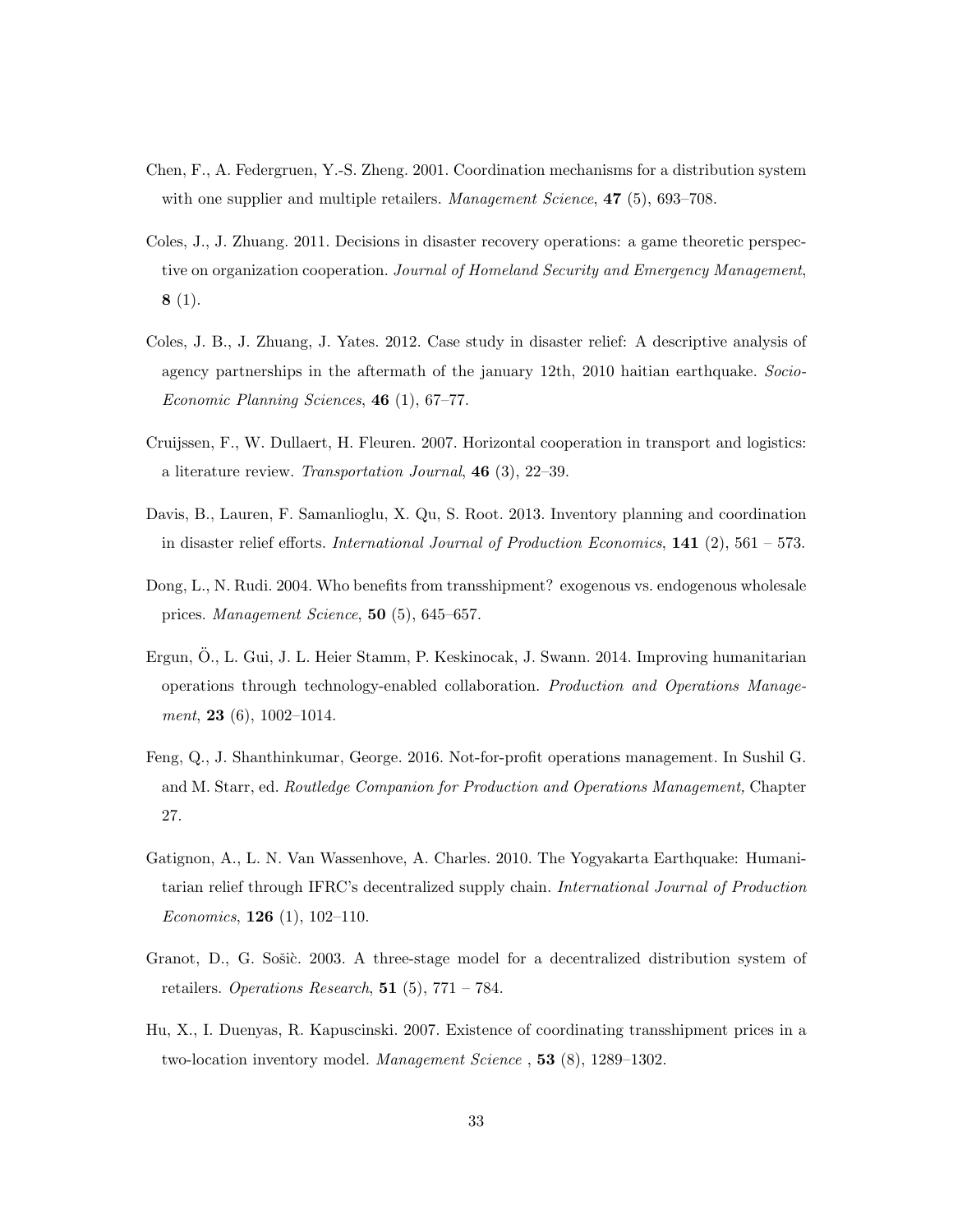- Huang, D., H. Zhou, Q.-H. Zhao. 2011. A competitive multiple-product newsboy problem with partial product substitution. *Omega*, 39 (3), 302–312.
- Huang, X., G. Sošić. 2010. Cooperation between multiple newsvendors with warehouses. Man*ufacturing & Service Operations Management*, 12 (2), 299 – 318.
- Jiang, H., S. Netessine, S. Savin. 2011. Robust newsvendor competition under asymmetric information. *Operations Research*, 59 (1), 254–261.
- Khouja, M. 1999. The single-period (news-vendor) problem: literature review and suggestions for future research. *Omega*, 27 (5), 537–553.
- Kov´acs, G., K. M. Spens. 2007. Humanitarian logistics in disaster relief operations. *International Journal of Physical Distribution & Logistics Management*, 37 (2), 99–114.
- Lee, H., S. Whang. 1999. Decentralized multi-echelon supply chains: Incentives and information. *Management Science*, 45 (5), 633–640.
- Londree, E. J., Jr, S. Taskin. 2008. An insurance risk management framework for disaster relief and supply chain disruption inventory planning. *Journal of the Operational Research Society*  $, 59$   $(5)$ , 674–684.
- Manoj, V., S. Kumar, S. Gupta. 2016. An integrated logistic model for predictable disasters. *Production and Operations Management*, 25 (5), 791–811.
- Minear, L. 2002. *The humanitarian enterprise: dilemmas and discoveries*. Kumarian Press, Bloomfield, CT.
- Özen, J., U, H. Norde, M. Slikker. 2008. Cooperation between multiple newsvendors with warehouses. *Manufacturing & Service Operations Management*, 10 (2), 311 – 324.
- Pasternack, B. A., Z. Drezner. 1991. Optimal inventory policies for substitutable commodities with stochastic demand. *Naval Research Logistics*, 38 (2), 221–240.
- Paterson, C., G. Kiesmüller, R. Teunter, K. Glazebrook. 2011. Inventory models with lateral transshipments: A review. *European Journal of Operational Research*, 210 (2), 125 – 136.
- Rudi, N., S. Kapur, D. F. Pyke. 2001. A two-location inventory model with transshipment and local decision making. *Management Science*, 47 (12), 1668–1680.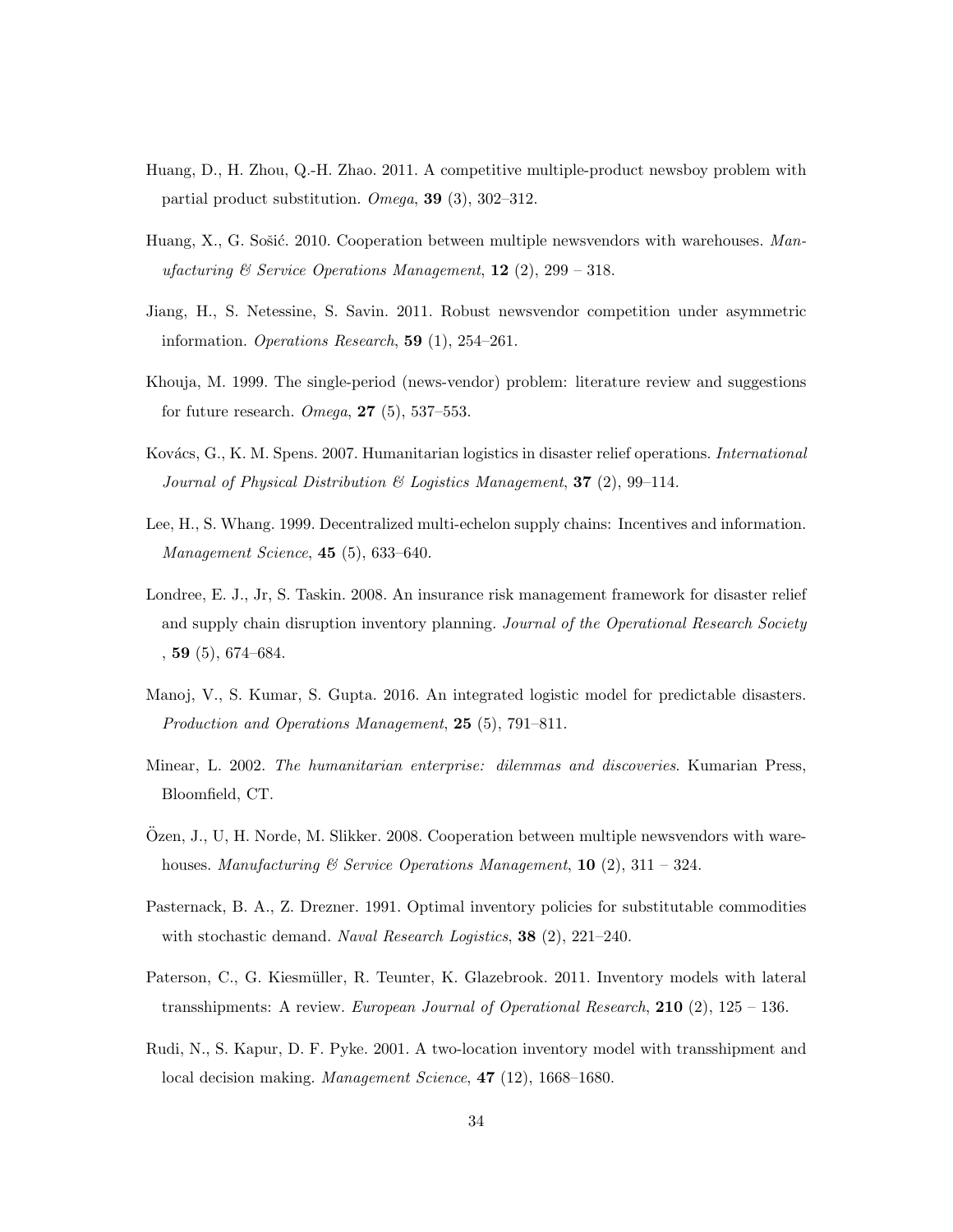- Schulz, S. F. 2009. *Disaster relief logistics: benefits of and impediments to cooperation between humanitarian organizations*. Haupt Verlag AG, Bern.
- Schulz, S. F., A. Blecken. 2010. Horizontal cooperation in disaster relief logistics: benefits and impediments. *International Journal of Physical Distribution & Logistics Management*, 40  $(8/9)$ , 636–656.
- Shao, J., H. Krishnan, S. T. McCormick. 2011. Incentives for transshipment in a supply chain with decentralized retailers. *Manufacturing & Service Operations Management*, 13 (3), 361– 372.
- Stephenson Jr, M. 2005. Making humanitarian relief networks more effective: operational coordination, trust and sense making. *Disasters*, 29 (4), 337–350.
- Thomas, A., L. Kopczak. 2005. *From Logistics to Supply Chain Management: The Path Forward in the Humanitarian Sector*. Fritz Institute, California.
- Toyasaki, F., T. Wakolbinger. 2014. Strategic decision making about fundraising: comparison of competitive and joint fundraising modes. Working paper, School of Administrative Studies, York University, Toronto, Canada.
- UNHRD. 2011. Standard operating procedures UNHRD Network. Retrieved October 12, 2016, http://unhrd.org/docs/STANDARD\_OPERATING\_PROCEDURES\_01\_06\_2011\_v1.3.pdf.
- UNHRD. 2015. Retrieved October 12, 2016, http://www.unhrd.org.
- Van Wassenhove, L. N. 2006. Humanitarian aid logistics: supply chain management in high gear. *Journal of the Operational Research Society*, 57 (5), 475–489.
- Wakolbinger, T., F. Fabian, W. J. Kettinger. 2013. It-enabled interorganizational information sharing under co-opetition in disasters: A game-theoretic framework. *Communications of the Association for Information Systems*, 33 (5), 67–80.
- Xu, L., B. M. Beamon. 2006. Supply chain coordination and cooperation mechanisms: an attribute-based approach. *The Journal of Supply Chain Management*, 42 (1), 4 – 12.
- Zhao, K., C. Maitland, L. M. N. Tchouakeu, R. Oren-dovici, A. Tapia, J. Yen. 2008. Emergence of collaborative projects and coalitions: a framework for coordination in humanitarian relief. In proceedings, Second World Congress on Social Simulation, Fiarfax, VA.